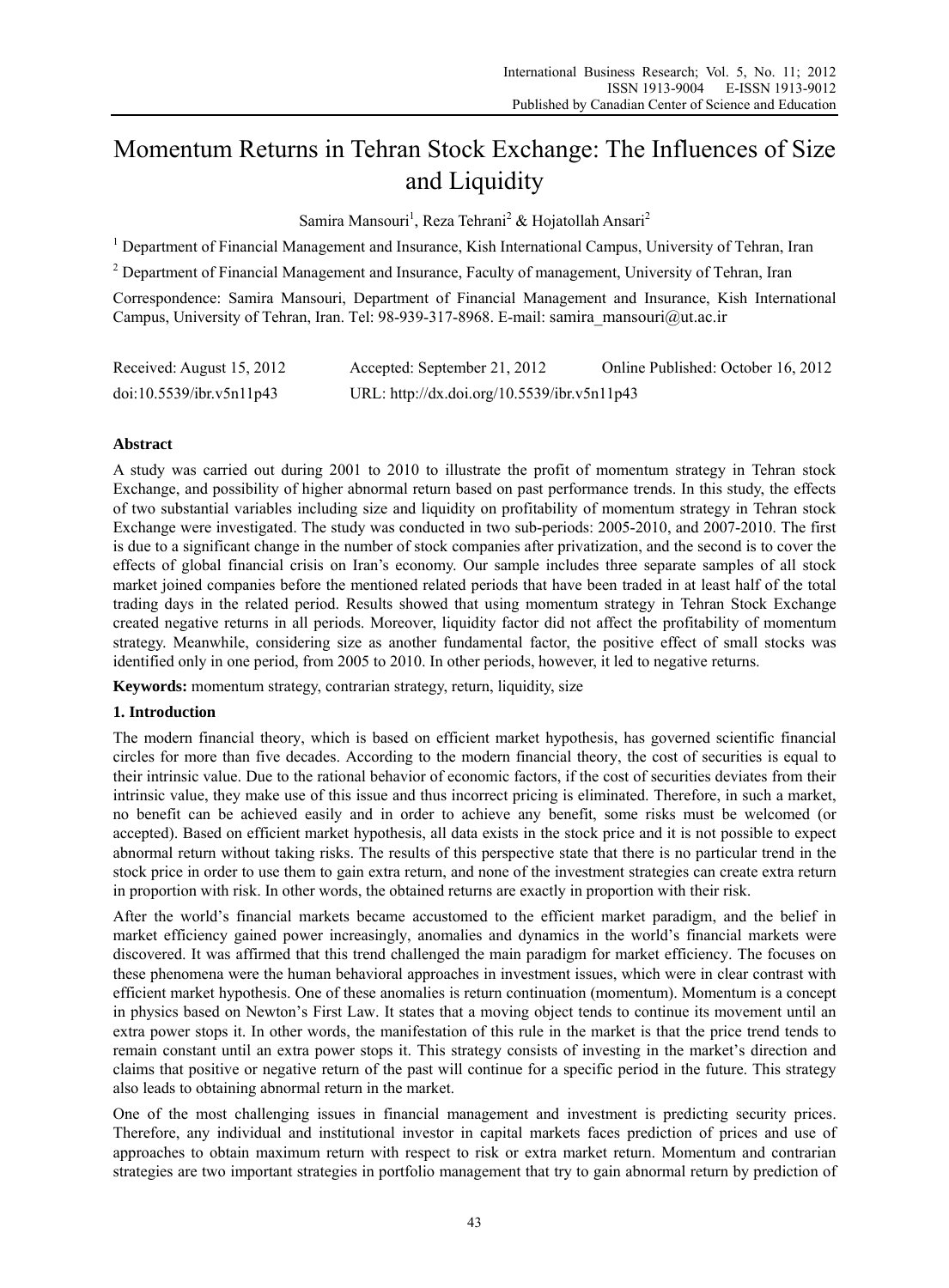price trends and historical prices in the market. These strategies focus on the prediction of future performance and making abnormal returns using previous trends and historical prices. They take place based on over-reaction hypothesis. Momentum is usually defined as a trend or direction continuation. It states that the stocks with the best (worst) performance recently, continue to the better (worse) performance in the future medium-term horizon. Therefore, the strategy of buying the winners' and selling the losers' stocks in the past can create significant abnormal return. The medium-term horizon is usually considered between one to twelve months. Perversely, the "contrarian" strategy claims that the recent price trends reverses. Contrarian investors aim to profit from over-reaction to information in the market, often referred to as the reversal of a trend. They believe that after the first over-reaction, the stock's price will return to its true market value. Furthermore, if a stock underperforms due to negative information, they would expect this situation to create a higher profit to correct the over-reaction. Therefore, the strategy of buying loser and selling winner stocks in the past can lead to obtained significant abnormal return in the long-term horizon (from one to five years).

The momentum phenomenon has been proved in many of the world's markets including American (NASDAQ, AMEX, NYSE), European, and Asian markets. However, Jegadeesh and Titman (1993) first proposed the momentum trading strategy. It claimed that an investment strategy based on the buying and short selling of stocks that have had the best and the worst performance in the past led to achieve an annual abnormal return of 12.01 percent in the American stock market. This was a significant return in the market and showed that the weak form of efficient market hypothesis was contradicted, because historical information could predict the best and worst stocks in the future.

Different studies in different markets around the world have shown that there is much evidence for profitability of momentum trading in the global financial markets. Some of these studies include: Foerster, Prihar and Shmitz (1994,1995) and Korkie and Plas (1995) in the Canadian stock market, Rouwenhorst (1998) in 12 European markets, and Raven Horst (1999) in 20 emerging markets, Chui et al. (2000) in 8 Asian stock markets except Japan and Korea, Hameed and Tang in international stocks indices, Chordia and Shivakumar (2002) in NYSE and AMEX stocks, Hameed and Kusnadi (2002) in 6 emerging Asian stock markets, Demir et al. (2004) in Australian market, and Gunasekarage and Wan Kot in the New Zealand stocks market etc. The studies about momentum strategy do not have a strong background in Iranian markets. In a previous study, Momentum strategy was reported more profitable in the short-term horizon of one to six months in Tehran stock Exchange (TSE) (Fadaeenejad & Sadeghi, 2006). Foster and Kharazi (2006) investigated the momentum and contrarian strategies in TSE using weekly and daily returns of 50 more heavily traded stocks in TSE in the period from 1997 to 2002. They concluded that there is no evidence of contrarian behavior and short-term "Reversal" in TSE, whereas there was evidence of existing momentum returns in the short-term from three to twelve months, which led to generate significant abnormal returns. Moreover, different variables may affect the profitability of the momentum strategy, which its importance has been proved in some financial markets. These variables include liquidity, trading volume, book to market (BE/BM), firm size, transaction costs etc. In fact, there is a necessity to devise strategies, which consist of anomalies of a trend with the market microstructures in the world financial markets. In the present study, focus was placed on two substantial variables: liquidity and size, and their relation to the profitability of the momentum, rather than the existence of momentum, which is considered an anomaly in the market.

# **2. Methodology**

#### *2.1 Momentum Trading Strategies*

To create the momentum portfolios, a method similar to Jegadeesh and Titman's (1993) was used. In this way, stocks were ranked in ascending order based on their returns at the end of each i-month (estimation periods). These stocks were then assigned to 1 to 9 equally weighted relative portfolios. The first portfolio, P1 represented "winner" with the stocks that had the best performance (maximum returns), and the last portfolio, P9, represented "loser", with the stocks that had the worst performance (minimum returns). The portfolios were then held for the following j-months (prediction period) and their return was calculated at the end of j-months. Finally, the differential winner-loser portfolio returns were calculated. To investigate the statistical significance of winner-loser portfolios returns, "Compare Mean Test" (one sample t-test) was used.

In the present study, different values for (i) and (j) were chosen as (i), (j)  $\varepsilon$  {1, 3, 6, 9, 12}. Therefore, in order to study the momentum in each of the three samples, 25 strategies were tested with respect to the estimation and prediction period.

To calculate the continuously compounded return, the following equation was used: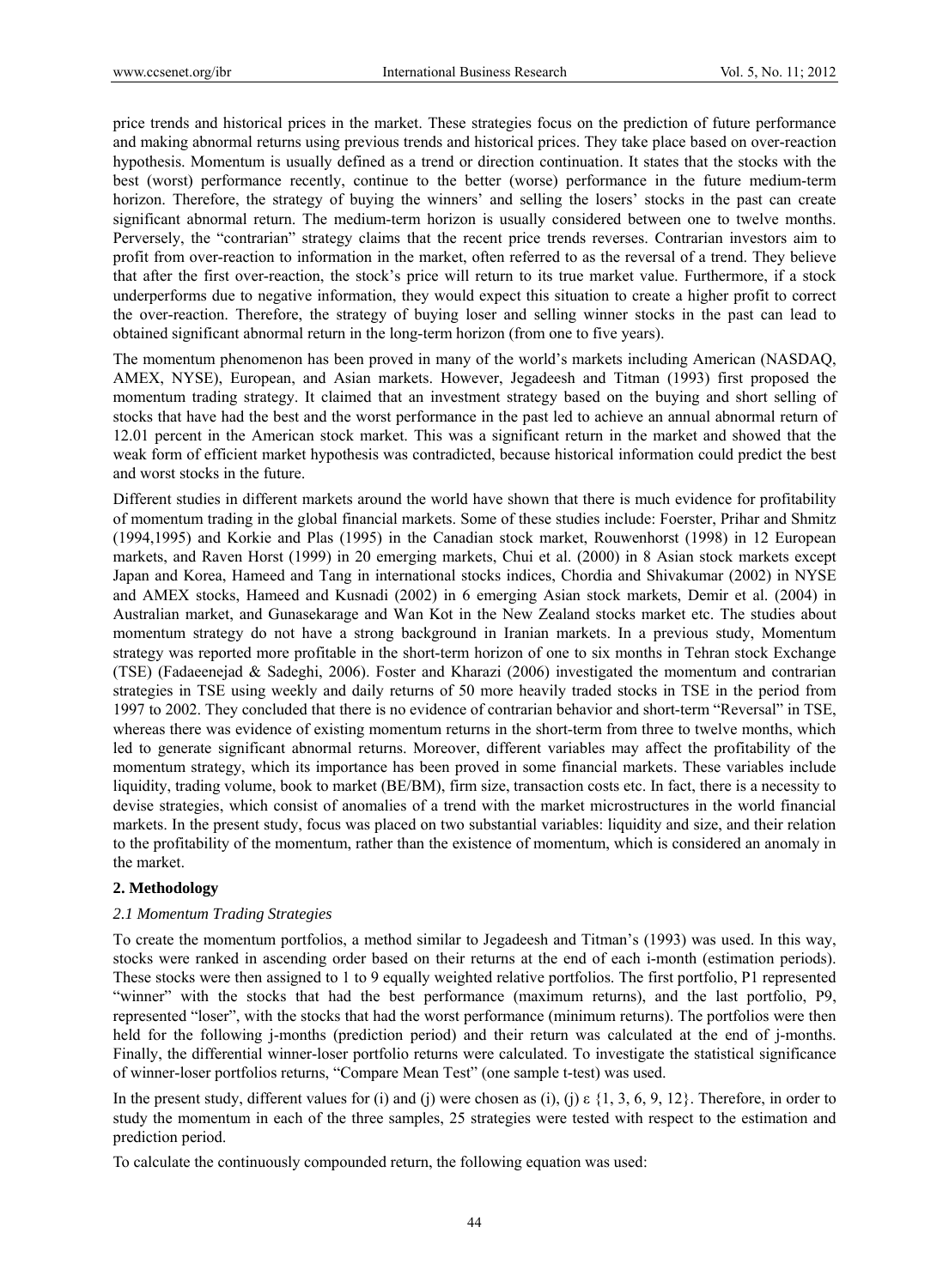$$
R_t = \log(\frac{P_t}{P_{t-1}}) \tag{1}
$$

That  $P_{t-1}$  is the close price at the beginning of the estimation/prediction period,  $P_t$  is the close price at the end of estimation/prediction, and  $R_t$  is the portfolio return at the end of the estimation/prediction period.

#### *2.2 Liquidity*

Liquidity is one of the important and effective factors in financial studies, and a factor that can affect a company's performance. Market participants consider many parameters during trading decision-making. One of these criteria is the liquidity of the stock. Many investors believe that liquid securities are more attractive, assuming that other factors are stable. Moreover, liquidity makes them more confident and decreases the risk of loss when they want to carry out a high volume of transaction. In other words, liquidity is buying and selling securities without any significant price change. Amihud and Mendleson (1986) evaluated the relationship between liquidity and stock returns, and concluded that since liquidity leads to increase in company return and its value, companies tend to adopt policies to increase the liquidity of their stocks. Different studies confirm the positive effect of stocks with high liquidity (or high trading volume, which is considered as a proxy of liquidity) on profitability of the momentum strategy (Lee & Swaminathan, 2000; Hameed & Kusnadi, 2002; Chui et al., 2000; Chan et al., 2000; Drew et al., 2007). In contrast, for the first time, it was shown that companies with low (high) stock trading volume achieve higher (lower) abnormal return (Datar et al., 1998). Brennan et al., (1998) also attempted to prove the negative relation between average return and dollar trading volume. They found a negative relationship between average returns and dollar trading volume, and reported that when the trading volume was low and consequently stocks were liquid, the momentum strategy led to generate higher returns.

In order to investigate the influence of liquidity on momentum returns, stocks were sorted according to liquidity at the end of i-month periods (estimation period). The momentum portfolios were then created in the form that the liquidity-stored stocks were ranked into three categories in which 30% of the stocks with the highest liquidity were allocated to the first category (P1), the next 30% to P2 and the last 30% with the lowest liquidity allocated to P3. Then, 30% of the stocks in each category with highest liquidity were allocated to S1 portfolio, the next 30% to S2, and the last one with the lowest liquidity to S3. Portfolio returns were measured at the end of the jmonth (estimation periods). In each category, the portfolios with maximum and minimum returns were assigned as "winner" and "loser", respectively. Then, these portfolios were held for the next j- months and their return was calculated at the end of the prediction period. Finally, the winner-loser portfolio returns were calculated. In order to investigate the significance of abnormal returns, "Compare Mean Test" was used and the liquidity proxy was the turnover ratio as follows:

$$
Turnover Ratio = \frac{Total traded stocks during the estimation period}{Total number of shares}
$$
 (2)

Moreover, different values chosen for (i) and (j), and the number of investigated strategies were similar to 2.1.

*2.3 Size* 

The momentum return in size-stored portfolios is an important issue in financial literature. Several studies have been conducted to analyze the effect of firm size on returns of the momentum strategy. Some results believe that the momentum profits are negatively related to small-cap firms, and then small-size stocks. In fact, these profit changes are observed when the whole sample is divided into sub-samples according to size or market capitalization. In general, the small-size stocks create higher momentum returns compared to the large-size stocks.

So far, the literature lacks consensus on considering size for calculating momentum returns. Few studies have documented significant momentum returns taking into account the size factor, while other researchers failed to document any significant differences. If this test is taken to a global context with detailed investigations, a clear picture may emerge.

For example, Demir et al. (2004), Rouwenhorst (1998), Hong et al. (2000), Hameed and Kusnadi (2002), Siganos (2007) etc., have documented the positive effect of small-size stocks on profitability of the momentum strategy. On the contrary, other studies have failed to document any evidence to separate contribution of small-size stocks on profitability of the momentum strategy such as the studies by T. Hou and Mcknight (2004), Mengolie (2004) etc.

To examine the effect of small-size stock on momentum return, the firms were sorted according to size at the end of i-month (estimation period). Then the momentum portfolios were created using the same method used in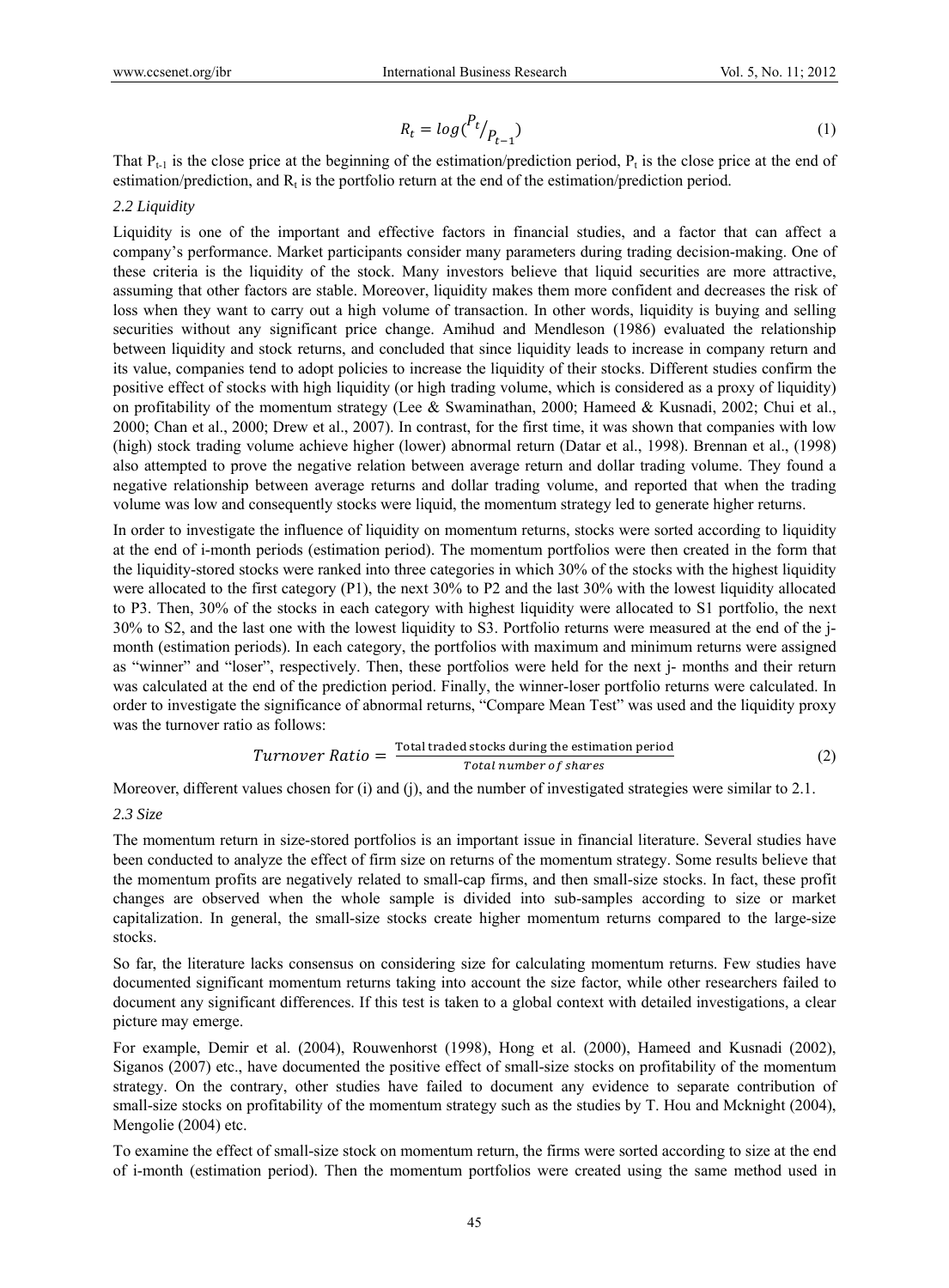section 2.2. The market value at the end of the estimation period was used to calculate the firm size, which was the total number of shares multiplied by the close price (Note 1). The different values chosen for (i) and (j) and the number of investigated strategies were similar to 2.1.

# **3. Data**

The period of analysis was from 21 March 2001 (firstFarvardin, 1380, according to the beginning of the New Year in the Persian calendar) to 21 of March 2010. Moreover, to ensure precision of results and make them more reliable, the present study was conducted in two sub-periods: 2005 to 2010, and 2007 to 2010. The first one is due to significant change in the number of stock companies after the execution of principle 44 of the constitution (privatization), and the second is to cover the effects of the global financial crisis on the economy of Iran. In addition, these sub-periods were analyzed to strengthen the results by evaluating time-variation of returns and to know whether results were consistent through time, or were mainly obtained in just one sub-period. Our sample consists of three separate samples of all companies that joined the stock market before the mentioned periods and have been traded in at least 50% of the total trading days in the related period. The number of companies in these samples is as follows:

- 2001 to 2010: 81 companies;
- 2005 to 2010: 126 companies; and
- 2007 to 2010: 126 companies.

In this study, the Kolmogorov-Smirnov Test tested normality, and then the Compare Mean Test was used to investigate the statistical significance of the momentum portfolio returns.

# **4. Results**

This section indicates the findings of the tests. The profitability of the momentum strategy and the influence of liquidity and size on momentum returns were analyzed in three samples. In each test, the monthly and average period return, T-statistic, significance, and the lower/ upper limits at the 5% significant level were indicated.

# *4.1 Momentum*

Table 1 shows the momentum profits in three samples. Positivity or negativity (or zero value) of momentum portfolios return was identified according to the significance upper and lower limits because of the two-tailed test in SPSS software. In addition, the mean monthly return of momentum portfolios was summarized for each of the 25 strategies (i-month/j-month).

|                 | 1-A, (Return 01 I $\vert$ – Return 01 I $\vert$ ) I chou 2001 to 2010 |                |                         |                  |               |                         |          |                  |                    |          |                     |                     |         |                           |             |
|-----------------|-----------------------------------------------------------------------|----------------|-------------------------|------------------|---------------|-------------------------|----------|------------------|--------------------|----------|---------------------|---------------------|---------|---------------------------|-------------|
|                 |                                                                       | $J=1$          |                         |                  | $J=3$         |                         |          | $J=6$            |                    |          | $J=9$               |                     |         | $J=12$                    |             |
| Strategy        | Return                                                                | $\overline{R}$ | t-statistic             | Return           | $\frac{N}{R}$ | t-statistic             | Return   | $\sum_{k=1}^{N}$ | t-statistic        | Return   | $\sum_{\mathbf{K}}$ | t-statistic         | Return  | $\mathbf{N}$ $\mathbf{R}$ | t-statistic |
| $i=1$           | 0.01                                                                  | 0.01           | 1.47                    | 0.03             | 0.01          | $2.074*$                | 0.04     | 0.01             | 2.078*             | 0.06     | $\mathbf{0}$        | 2.056*              | 0.11    | 0.01                      | $3.309*$    |
| $i=3$           | $\overline{0}$                                                        | $\mathbf{0}$   | 0.32                    | $\mathbf{0}$     | $\mathbf{0}$  | 0.16                    | $-0.03$  | $\boldsymbol{0}$ | $-1.03$            | $-0.01$  | $\boldsymbol{0}$    | $-0.37$             | 0.02    | $\boldsymbol{0}$          | 0.53        |
| $i=6$           | 0.01                                                                  | $\mathbf{0}$   | 0.6                     | $-0.04$          | $-0.01$       | $-2.6$                  | $-0.06$  | $-0.01$          | $-2.69$            | $-0.02$  | $\boldsymbol{0}$    | $-0.59$             | $-0.01$ | $\mathbf{0}$              | $-0.29$     |
| $i=9$           | $\mathbf{0}$                                                          | $\mathbf{0}$   | $-0.27$                 | $-0.04$          | $-0.01$       | $-2.2$                  | $-0.04$  | $\mathbf{0}$     | $-1.76$            | $-0.03$  | $\boldsymbol{0}$    | $-1.24$             | $-0.07$ | $\mathbf{0}$              | $-2.13$     |
| $i=12$          | $\theta$                                                              | $\mathbf{0}$   | $\mathbf{0}$            | $-0.01$          | $\mathbf{0}$  | $-0.78$                 | $-0.05$  | $-0.01$          | $-2.11$            | $-0.06$  | $\overline{0}$      | $-1.85$             | $-0.1$  | $-0.01$                   | $-2.67$     |
|                 |                                                                       |                |                         |                  |               |                         |          |                  |                    |          |                     |                     |         |                           |             |
|                 |                                                                       | $J=1$          |                         |                  | $J=3$         |                         |          | $J=6$            |                    |          | $J=9$               |                     |         | $J=12$                    |             |
| <b>Strategy</b> | lower                                                                 | mber           | $\overline{\mathbf{g}}$ | lower            | nbber         | $\overline{\mathbf{a}}$ | lower    | nbber            | $\ddot{\tilde{g}}$ | lower    | nbber               | $\ddot{\mathbf{g}}$ | lower   | nbber                     | $\ddot{sl}$ |
| $i=1$           | $-0.01$                                                               | 0.03           | 0.14                    | $\boldsymbol{0}$ | 0.06          | $0.04*$                 | $\Omega$ | 0.09             | $0.04*$            | $\theta$ | 0.11                | $0.04*$             | 0.05    | 0.18                      | $0.00*$     |
| $i=3$           | $-0.02$                                                               | 0.02           | 0.75                    | $-0.03$          | 0.03          | 0.87                    | $-0.08$  | 0.02             | 0.31               | $-0.07$  | 0.05                | 0.71                | $-0.05$ | 0.09                      | 0.6         |
| $i=6$           | $-0.01$                                                               | 0.03           | 0.55                    | $-0.08$          | $-0.01$       | 0.01                    | $-0.11$  | $-0.02$          | 0.01               | $-0.07$  | 0.04                | 0.56                | $-0.08$ | 0.06                      | 0.78        |
| $i=9$           | $-0.02$                                                               | 0.02           | 0.79                    | $-0.07$          | 0             | 0.03                    | $-0.09$  | 0.01             | 0.08               | $-0.08$  | 0.02                | 0.22                | $-0.13$ | $\overline{0}$            | 0.04        |
| $i=12$          | $-0.02$                                                               | 0.02           | 1                       | $-0.05$          | 0.02          | 0.44                    | $-0.09$  | $\overline{0}$   | 0.04               | $-0.12$  | $\overline{0}$      | 0.07                | $-0.17$ | $-0.02$                   | 0.01        |

| 1-A. (Return of $P_1$ – Return of $P_9$ ) Period 2001 to 2010 |  |  |  |
|---------------------------------------------------------------|--|--|--|
|                                                               |  |  |  |

Note: <sup>1</sup> The t-statistic and significant have been marked with "\*" to indicated the Return significancy.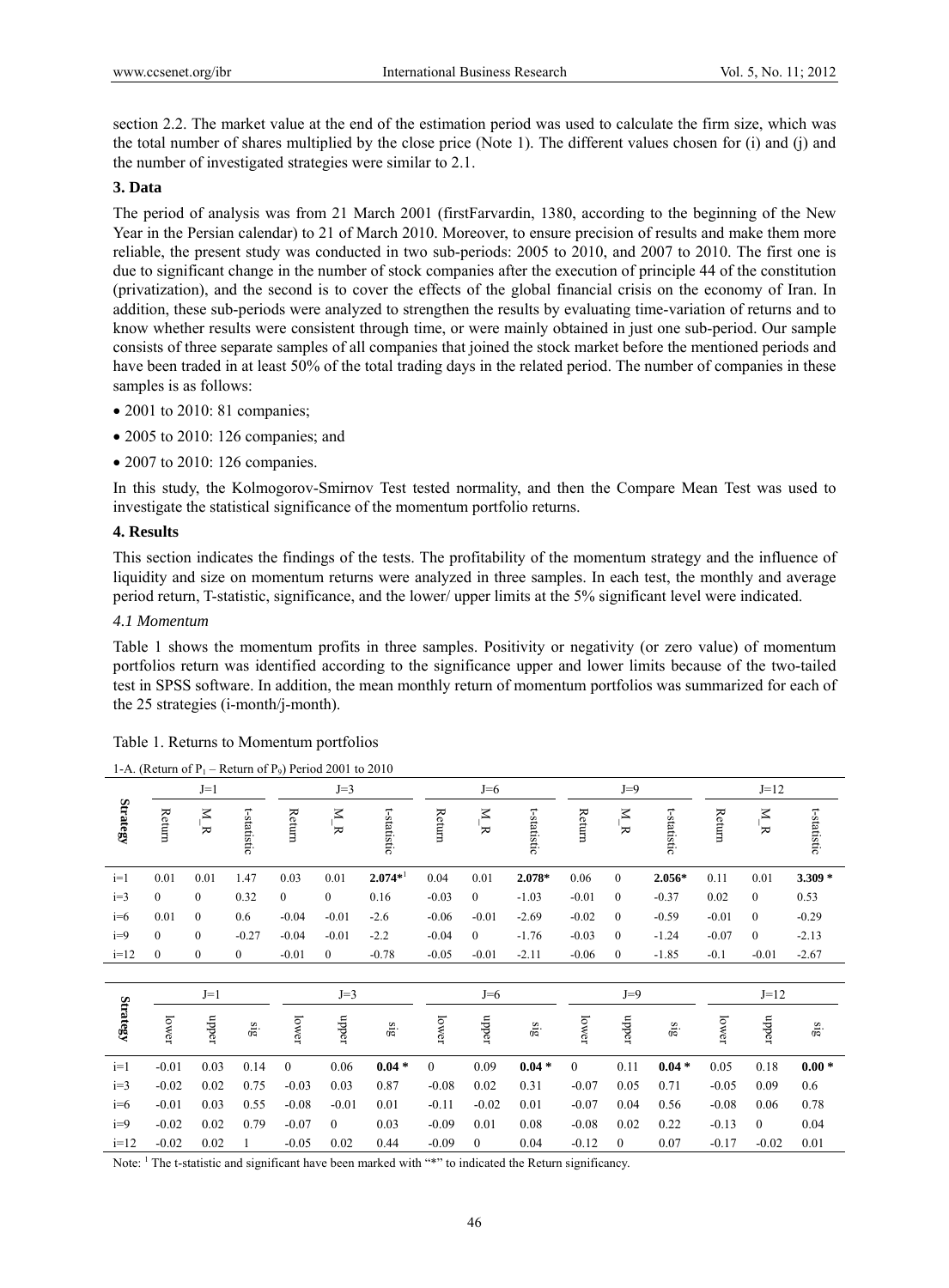|                 |        | $J=1$               |                         | $J=3$                                                         |                     |                         |        | $J=6$               |                            |        | $J=9$                   |                         |        | $J=12$                    |                           |
|-----------------|--------|---------------------|-------------------------|---------------------------------------------------------------|---------------------|-------------------------|--------|---------------------|----------------------------|--------|-------------------------|-------------------------|--------|---------------------------|---------------------------|
| <b>Strategy</b> | Return | $\sum_{\mathbf{K}}$ | t-statistic             | Return                                                        | $\bar{\kappa}$      | t-statistic             | Return | $\bar{\kappa}$      | t-statistic                | Return | $\sum_{\mathbf{K}}$     | t-statistic             | Return | $\mathbf{M} \mathbf{R}$   | t-statistic               |
| $i=1$           | 0.02   | 0.01                | 1.62                    | 0.02                                                          | 0.01                | 1.36                    | 0.05   | $0.01\,$            | $2.12*$                    | 0.05   | $0.00\,$                | $2.02*$                 | 0.08   | 0.00                      | $2.11*$                   |
| $i=3$           | 0.01   | 0.01                | 0.54                    | (0.01)                                                        | (0.01)              | (0.49)                  | (0.01) | (0.00)              | (0.50)                     | 0.03   | 0.00                    | 0.77                    | 0.08   | 0.00                      | 1.86                      |
| $i=6$           | (0.00) | (0.00)              | (0.01)                  | (0.01)                                                        | (0.01)              | (0.34)                  | (0.02) | (0.00)              | (0.74)                     | 0.04   | $0.00\,$                | 1.07                    | 0.03   | 0.00                      | 0.84                      |
| $i=9$           | (0.02) | (0.01)              | (1.47)                  | (0.03)                                                        | (0.02)              | (1.60)                  | 0.00   | 0.00                | 0.09                       | 0.02   | $0.00\,$                | 0.49                    | (0.04) | (0.00)                    | (0.99)                    |
| $i=12$          | 0.01   | 0.01                | 0.61                    | 0.00                                                          | 0.00                | 0.16                    | (0.00) | (0.00)              | (0.13)                     | (0.03) | (0.00)                  | (0.89)                  | (0.09) | (0.01)                    | (1.98)                    |
|                 |        |                     |                         |                                                               |                     |                         |        |                     |                            |        |                         |                         |        |                           |                           |
|                 |        | $J=1$               |                         |                                                               | $J=3$               |                         |        | $J=6$               |                            |        | $J=9$                   |                         |        | $J=12$                    |                           |
| <b>Strategy</b> | lower  | nbber               | $\overline{\mathbf{g}}$ | lower                                                         | nbber               | $\overline{\mathbf{g}}$ | lower  | nbber               | $\overline{\mathbf{g}}_B$  | lower  | nbber                   | $\overline{\mathbf{g}}$ | lower  | nbber                     | $\overline{\mathbf{g}}_B$ |
| $i=1$           | (0.00) | 0.04                | 0.11                    | (0.01)                                                        | 0.05                | 0.18                    | 0.00   | 0.09                | $0.04*$                    | 0.00   | 0.10                    | $0.05*$                 | 0.00   | 0.16                      | $0.04*$                   |
| $i=3$           | (0.02) | 0.04                | 0.59                    | (0.04)                                                        | 0.03                | 0.62                    | (0.07) | 0.04                | 0.62                       | (0.04) | 0.09                    | 0.45                    | (0.01) | 0.17                      | 0.07                      |
| $i=6$           | (0.02) | 0.02                | 0.99                    | (0.05)                                                        | 0.04                | 0.74                    | (0.07) | 0.03                | 0.46                       | (0.03) | 0.10                    | 0.29                    | (0.05) | 0.11                      | 0.40                      |
| $i=9$           | (0.04) | 0.01                | 0.15                    | (0.07)                                                        | 0.01                | 0.12                    | (0.06) | 0.06                | 0.93                       | (0.06) | 0.09                    | 0.63                    | (0.13) | 0.04                      | 0.33                      |
| $i=12$          | (0.02) | 0.03                | 0.55                    | (0.04)                                                        | 0.04                | 0.87                    | (0.07) | 0.06                | 0.90                       | (0.11) | 0.04                    | 0.38                    | (0.19) | 0.00                      | 0.06                      |
|                 |        |                     |                         | 1-C. (Return of $P_1$ – Return of $P_9$ ) Period 2007 to 2010 |                     |                         |        |                     |                            |        |                         |                         |        |                           |                           |
|                 |        | $J=1$               |                         |                                                               | $J=3$               |                         |        | $J=6$               |                            |        | $J=9$                   |                         |        | $J=12$                    |                           |
| <b>Strategy</b> | Return | $\sum_{\mathbf{K}}$ | t-statistic             | Return                                                        | $\sum_{\mathbf{K}}$ | t-statistic             | Return | $\sum_{\mathbf{K}}$ | t-statistic                | Return | $\mathbf{M} \mathbf{R}$ | t-statistic             | Return | $\mathbf{M}$ $\mathbf{R}$ | t-statistic               |
| $i=1$           | 0.04   | 0.03                | $2.21*$                 | 0.01                                                          | 0.00                | 0.52                    | 0.01   | 0.00                | 0.32                       | 0.00   | 0.00                    | 0.06                    | 0.08   | 0.01                      | 1.43                      |
| $i=3$           | (0.01) | (0.01)              | (0.71)                  | (0.03)                                                        | (0.01)              | (1.53)                  | (0.05) | (0.01)              | (1.48)                     | (0.02) | (0.00)                  | (0.35)                  | (0.01) | (0.00)                    | (0.12)                    |
| $i=6$           | (0.02) | (0.02)              | (1.99)                  | (0.04)                                                        | (0.01)              | (1.51)                  | (0.07) | (0.01)              | (1.89)                     | (0.04) | (0.00)                  | (0.68)                  | (0.09) | (0.01)                    | (1.29)                    |
| $i=9$           | (0.03) | (0.02)              | (1.78)                  | (0.06)                                                        | (0.01)              | (1.75)                  | (0.05) | (0.01)              | (1.01)                     | (0.09) | (0.01)                  | (1.37)                  | (0.20) | (0.01)                    | (2.99)                    |
| $i=12$          | (0.01) | (0.01)              | (0.62)                  | (0.03)                                                        | (0.01)              | (0.70)                  | (0.09) | (0.01)              | (1.41)                     | (0.18) | (0.01)                  | (2.88)                  | (0.32) | (0.02)                    | (4.48)                    |
|                 |        |                     |                         |                                                               |                     |                         |        |                     |                            |        |                         |                         |        |                           |                           |
|                 |        | $J=1$               |                         |                                                               | $J=3$               |                         |        | $J=6$               |                            |        | $J=9$                   |                         |        | $J=12$                    |                           |
| <b>Strategy</b> | lower  | nbber               | $\overline{\mathbf{g}}$ | lower                                                         | nbber               | $\frac{1}{25}$          | lower  | nbber               | $\overline{\mathbf{g}}$ is | lower  | nbber                   | $\overline{\mathbf{g}}$ | lower  | nbbar                     | $\frac{1}{25}$            |
| $i=1$           | 0.003  | 0.07                | $0.03*$                 | (0.03)                                                        | 0.04                | 0.60                    | (0.05) | 0.07                | 0.75                       | (0.07) | 0.08                    | 0.95                    | (0.04) | 0.21                      | 0.17                      |
| $i=3$           | (0.05) | 0.02                | 0.48                    | (0.07)                                                        | 0.01                | 0.14                    | (0.13) | 0.02                | 0.15                       | (0.12) | 0.08                    | 0.73                    | (0.15) | 0.13                      | 0.91                      |
| $i=6$           | (0.05) | 0.00                | 0.06                    | (0.10)                                                        | 0.01                | 0.14                    | (0.16) | 0.01                | 0.07                       | (0.16) | 0.08                    | 0.51                    | (0.24) | 0.06                      | 0.22                      |
| $i=9$           | (0.06) | 0.00                | 0.09                    | (0.12)                                                        | 0.01                | 0.09                    | (0.16) | 0.05                | 0.32                       | (0.22) | 0.05                    | 0.19                    | (0.35) | (0.06)                    | 0.01                      |
| $i=12$          | (0.05) | 0.03                | 0.54                    | (0.11)                                                        | 0.05                | 0.49                    | (0.22) | 0.04                | 0.18                       | (0.32) | (0.05)                  | 0.01                    | (0.48) | (0.17)                    | 0.00                      |

<sup>1-</sup>B. (Return of  $P_1$  – Return of  $P_9$ ) Period 2005 to 2010

In panel 1-A, regarding the significance, upper and lower limits, the momentum returns were positive only in four strategies in the 2001-2010 period, and other period values were negative or zero. Therefore, it was concluded that in this period, momentum had not existed in TSE, and using this strategy led to the generation of negative or zero returns. Panel 1-B presented momentum returns from 2005 to 2010, after privatization. According to that, only in three strategies, the momentum returns were positive. Moreover, in the panel 1-C the momentum returns were positive only in one strategy from 2007 to 2010 (the effect of global financial crisis on economy of Iran), and in others, values were negative or zero. Therefore, in these two sub-periods, the momentum had not existed in TSE, and the momentum trading strategy generated negative or zero returns.

#### *4.2 Liquidity*

Liquidity results are presented in table 2. The average monthly momentum portfolio returns was calculated for each i-month/j-months strategies for the high-liquidity and low-liquidity stock categories (each containing 25 strategies).

In panel 2-A it was observed that all the strategies generate negative (or zero) momentum returns in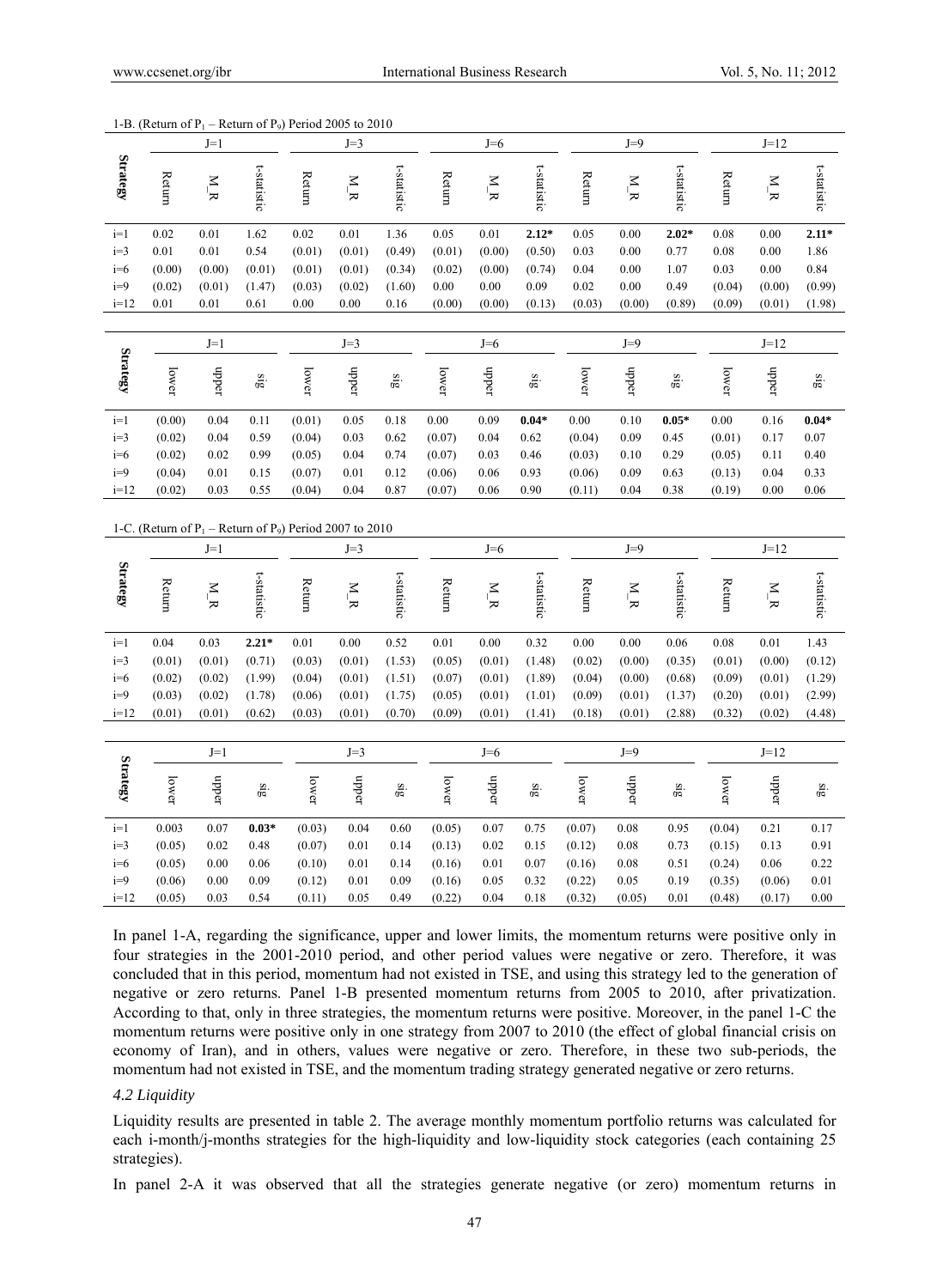high-liquidity and low-liquidity stocks (except the i=9/j=9 strategy for low-liquidity stocks) from 2001 to 2010. Therefore, momentum has not existed in the high-liquidity stocks. 2-B panel was related to the liquidity effect between 2007 and 2010. Results showed that momentum returns in the high and low-liquidity stocks were only positive for nine and 10 strategies, respectively. Our results in panel 2-C illustrated that from 2005 to 2010, momentum returns were positive in the high-liquidity stocks only for eight strategies, and for six strategies in the low-liquidity stocks. In both stock categories with high and low liquidity in all three periods, the average momentum portfolio return was negative (or zero) for most of the strategies. It is concluded that no particular relationship can be found between momentum returns and the liquidity factor, and using this strategy taking into account liquidity in Tehran stock Exchange, generates negative returns.

|                 |                |         |                  | $J=1$            |                            |          | $J=3$            |                            |               | $J=6$                         |                            |          | $J=9$            |                         |          | $J=12$              |                         |
|-----------------|----------------|---------|------------------|------------------|----------------------------|----------|------------------|----------------------------|---------------|-------------------------------|----------------------------|----------|------------------|-------------------------|----------|---------------------|-------------------------|
| <b>Strategy</b> |                |         | Return           | $\sum_{i=1}^{N}$ | t-statistic                | Return   | $\sum_{i=1}^{n}$ | t-statistic                | <b>Return</b> | $\overline{M}$ $\overline{R}$ | t-statistic                | Return   | $\overline{R}$   | t-statistic             | Return   | $\sum_{\mathbf{R}}$ | t-statistic             |
| $i=1$           | P <sub>1</sub> | $S1-S3$ | $\boldsymbol{0}$ | $\boldsymbol{0}$ | 0.006                      | $-0.02$  | $-0.005$         | $-1.582$                   | $-0.011$      | $-0.001$                      | $-0.64$                    | 0.015    | 0.001            | 0.634                   | $-0.001$ | $\bf{0}$            | $-0.022$                |
|                 | P <sub>3</sub> | $S1-S3$ | 0.006            | 0.004            | 0.677                      | 0.015    | 0.003            | 1.023                      | $-0.021$      | $-0.003$                      | $-1.211$                   | $-0.004$ | $\boldsymbol{0}$ | $-0.184$                | $-0.005$ | $\boldsymbol{0}$    | $-0.207$                |
| $i=3$           | P1             | $S1-S3$ | $-0.003$         | $-0.002$         | $-0.477$                   | $-0.015$ | $-0.004$         | $-1.282$                   | 0.001         | $\boldsymbol{0}$              | 0.073                      | 0.026    | 0.002            | 1.323                   | 0.036    | 0.002               | 1.301                   |
|                 | P <sub>3</sub> | $S1-S3$ | 0.008            | 0.006            | 0.947                      | $-0.011$ | $-0.003$         | $-0.882$                   | $-0.002$      | $\boldsymbol{0}$              | $-0.096$                   | 0.008    | 0.001            | 0.323                   | 0.019    | 0.001               | 0.756                   |
| $i=6$           | P <sub>1</sub> | $S1-S3$ | 0.007            | 0.005            | 0.77                       | $-0.005$ | $-0.001$         | $-0.39$                    | $-0.022$      | $-0.003$                      | $-1.248$                   | $-0.011$ | $-0.001$         | $-0.459$                | $-0.002$ | $\boldsymbol{0}$    | $-0.056$                |
|                 | P <sub>3</sub> | $S1-S3$ | 0.006            | 0.004            | 0.951                      | 0.021    | 0.005            | 1.62                       | 0.005         | 0.001                         | 0.222                      | 0.025    | 0.002            | 1.233                   | 0.008    | $\boldsymbol{0}$    | 0.347                   |
| $i=9$           | P <sub>1</sub> | $S1-S3$ | $-0.005$         | $-0.004$         | $-0.621$                   | $-0.037$ | $-0.009$         | $-2.505$                   | $-0.044$      | $-0.005$                      | $-2.201$                   | $-0.037$ | $-0.003$         | $-1.446$                | $-0.007$ | $\boldsymbol{0}$    | $-0.243$                |
|                 | P <sub>3</sub> | $S1-S3$ | 0.006            | 0.004            | 0.594                      | 0.006    | 0.001            | 0.465                      | 0.02          | 0.002                         | 1.158                      | 0.049    | 0.004            | 2.767*                  | 0.038    | 0.002               | 1.973                   |
| $i=12$          | P <sub>1</sub> | $S1-S3$ | $-0.011$         | $-0.008$         | $-1.228$                   | $-0.017$ | $-0.004$         | $-1.26$                    | $-0.037$      | $-0.004$                      | $-1.888$                   | $-0.04$  | $-0.003$         | $-1.719$                | $-0.049$ | $-0.003$            | $-1.798$                |
|                 | P3             | $S1-S3$ | $\boldsymbol{0}$ | $\boldsymbol{0}$ | 0.04                       | $-0.012$ | $-0.003$         | $-0.988$                   | $-0.015$      | $-0.002$                      | $-0.78$                    | $-0.026$ | $-0.002$         | $-1.116$                | $-0.02$  | $-0.001$            | $-0.821$                |
|                 |                |         |                  |                  |                            |          |                  |                            |               |                               |                            |          |                  |                         |          |                     |                         |
|                 |                |         |                  | $J=1$            |                            |          | $J=3$            |                            |               | $J=6$                         |                            |          | $J=9$            |                         |          | $J=12$              |                         |
| <b>Strategy</b> |                |         | lower            | mbber            | $\overline{\mathfrak{so}}$ | lower    | addn             | $\overline{\mathfrak{so}}$ | lower         | mbpra                         | $\overline{\mathfrak{so}}$ | lower    | addn             | $\overline{\mathbf{g}}$ | lower    | mbber               | $\overline{\mathbf{g}}$ |
| $i=1$           |                |         |                  |                  |                            |          |                  |                            |               |                               |                            |          |                  |                         |          |                     |                         |
|                 | P <sub>1</sub> | $S1-S3$ | (0.017)          | 0.017            | 0.995                      | (0.046)  | 0.005            | 0.117                      | (0.043)       | 0.022                         | 0.524                      | (0.032)  | 0.061            | 0.527                   | (0.060)  | 0.058               | 0.983                   |
|                 | P3             | $S1-S3$ | (0.012)          | 0.024            | 0.500                      | (0.014)  | 0.043            | 0.309                      | (0.057)       | 0.014                         | 0.229                      | (0.046)  | 0.038            | 0.854                   | (0.051)  | 0.042               | 0.836                   |
| $i=3$           | P1             | $S1-S3$ | (0.014)          | 0.009            | 0.635                      | (0.039)  | 0.008            | 0.203                      | (0.034)       | 0.037                         | 0.942                      | (0.013)  | 0.066            | 0.189                   | (0.019)  | 0.091               | 0.197                   |
|                 | P <sub>3</sub> | $S1-S3$ | (0.009)          | 0.024            | 0.346                      | (0.034)  | 0.013            | 0.380                      | (0.044)       | 0.040                         | 0.924                      | (0.039)  | 0.055            | 0.747                   | (0.030)  | 0.067               | 0.452                   |
| $i=6$           | P <sub>1</sub> | $S1-S3$ | (0.010)          | 0.023            | 0.443                      | (0.028)  | 0.019            | 0.697                      | (0.058)       | 0.013                         | 0.215                      | (0.058)  | 0.036            | 0.647                   | (0.064)  | 0.060               | 0.956                   |
|                 | P <sub>3</sub> | $S1-S3$ | (0.006)          | 0.017            | 0.344                      | (0.005)  | 0.047            | 0.108                      | (0.036)       | 0.045                         | 0.825                      | (0.015)  | 0.066            | 0.221                   | (0.036)  | 0.051               | 0.730                   |
| $i=9$           | P <sub>1</sub> | $S1-S3$ | (0.023)          | 0.012            | 0.536                      | (0.066)  | (0.008)          | 0.014                      | (0.083)       | (0.004)                       | 0.030                      | (0.087)  | 0.014            | 0.152                   | (0.062)  | 0.048               | 0.809                   |
|                 | P3             | $S1-S3$ | (0.014)          | 0.025            | 0.554                      | (0.019)  | 0.030            | 0.643                      | (0.014)       | 0.054                         | 0.250                      | 0.014    | 0.085            | $0.007*$                | (0.000)  | 0.077               | 0.052                   |
| $i=12$          | P <sub>1</sub> | $S1-S3$ | (0.029)          | 0.007            | 0.223                      | (0.044)  | 0.010            | 0.211                      | (0.077)       | 0.002                         | 0.062                      | (0.086)  | 0.006            | 0.089                   | (0.103)  | 0.005               | 0.076                   |
|                 | P <sub>3</sub> | $S1-S3$ | (0.018)          | 0.019            | 0.968                      | (0.036)  | 0.012            | 0.326                      | (0.053)       | 0.023                         | 0.437                      | (0.072)  | 0.020            | 0.267                   | (0.069)  | 0.029               | 0.414                   |

Table 2. Momentum Returns to Liquidity-stored portfolios 2-A. (Return to winner-loser portfolios based on the liquidity) Period 2001to 2010

|          |                |         |         |             | $2$ -B. (Return to winner-loser portionos based on the inductive) Period 2005 to 2010 |         |         |             |        |             |             |        |             |             |        |        |             |
|----------|----------------|---------|---------|-------------|---------------------------------------------------------------------------------------|---------|---------|-------------|--------|-------------|-------------|--------|-------------|-------------|--------|--------|-------------|
|          |                |         |         | $J=1$       |                                                                                       |         | $J=3$   |             |        | $J=6$       |             |        | $J=9$       |             |        | $J=12$ |             |
| Strategy |                |         | Return  | $\leq$<br>≂ | t-statistic                                                                           | Return  | Z<br>₩  | t-statistic | Return | $\leq$<br>₩ | t-statistic | Return | $\geq$<br>₩ | t-statistic | Return | z<br>₩ | t-statistic |
| $i=1$    | P1             | $S1-S3$ | (0.014) | (0.010)     | (1.868)                                                                               | 0.013   | 0.009   | 0.814       | 0.028  | 0.003       | 1.478       | 0.083  | 0.007       | 3.362*      | 0.133  | 0.008  | 3.842*      |
|          | P <sub>3</sub> | $S1-S3$ | 0.006   | 0.005       | 0.552                                                                                 | (0.044) | (0.031) | (3.034)     | 0.035  | 0.004       | 1.794       | 0.063  | 0.005       | $2.694*$    | 0.075  | 0.004  | 2.875*      |
| $i=3$    | P <sub>1</sub> | $S1-S3$ | (0.030) | (0.021)     | (2.454)                                                                               | 0.012   | 0.009   | 0.791       | 0.031  | 0.004       | 1.465       | 0.052  | 0.004       | 1.869       | 0.156  | 0.009  | 4.832*      |
|          | P <sub>3</sub> | $S1-S3$ | 0.012   | 0.009       | 1.321                                                                                 | (0.027) | (0.019) | (1.918)     | 0.024  | 0.003       | 1.391       | 0.027  | 0.002       | 1.344       | 0.049  | 0.003  | 2.090*      |
| $i=6$    | P <sub>1</sub> | $S1-S3$ | 0.007   | 0.005       | 0.631                                                                                 | 0.016   | 0.011   | 1.250       | 0.049  | 0.006       | 1.878       | 0.131  | 0.010       | 3.878*      | 0.249  | 0.015  | 7.289*      |
|          | P <sub>3</sub> | $S1-S3$ | 0.016   | 0.011       | 1.385                                                                                 | (0.006) | (0.004) | (0.406)     | 0.022  | 0.003       | 1.092       | 0.046  | 0.004       | 2.030*      | 0.081  | 0.005  | 3.708*      |
| $i=9$    | P <sub>1</sub> | $S1-S3$ | 0.008   | 0.006       | 1.189                                                                                 | (0.001) | (0.001) | (0.132)     | 0.021  | 0.002       | 1.364       | 0.048  | 0.004       | 1.802       | 0.081  | 0.005  | 3.371*      |
|          | P <sub>3</sub> | $S1-S3$ | (0.006) | (0.005)     | (0.549)                                                                               | (0.011) | (0.008) | (0.715)     | 0.008  | 0.001       | 0.492       | 0.046  | 0.004       | $2.195*$    | 0.063  | 0.004  | 2.788*      |
| $i=12$   | P <sub>1</sub> | $S1-S3$ | 0.006   | 0.005       | 0.603                                                                                 | (0.016) | (0.012) | (0.867)     | 0.061  | 0.007       | $2.045*$    | 0.168  | 0.013       | 5.589*      | 0.191  | 0.011  | 5.864*      |
|          | P3             | $S1-S3$ | 0.030   | 0.022       | $2.570*$                                                                              | 0.024   | 0.017   | 1.482       | 0.026  | 0.003       | 1.361       | 0.062  | 0.005       | $2.812*$    | 0.084  | 0.005  | 3.734*      |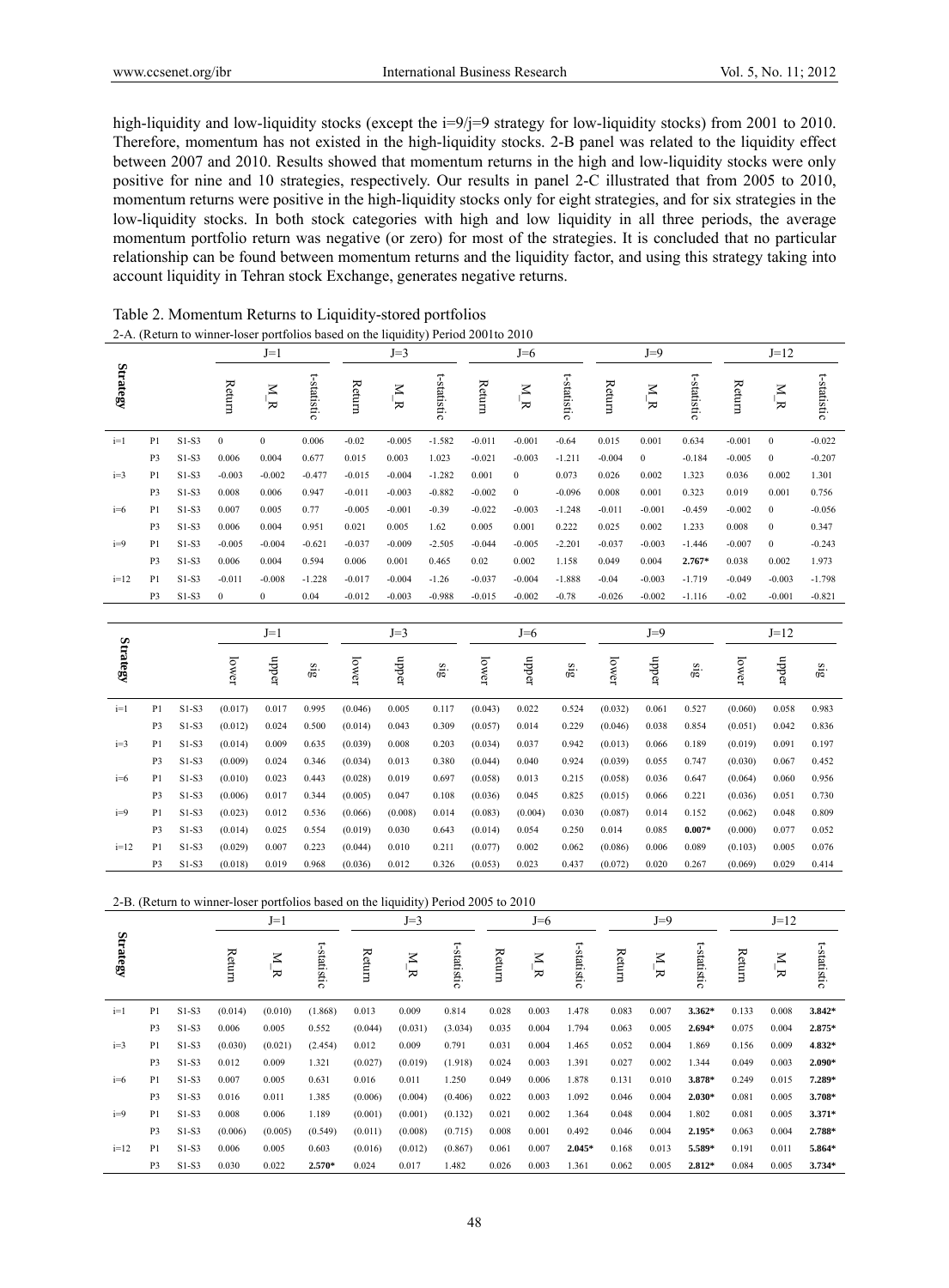|                 |                |              |         | $J=1$   |       |         | $J=3$  |       |         | $J=6$ |          |         | $J=9$ |          |       | $J=12$ |            |
|-----------------|----------------|--------------|---------|---------|-------|---------|--------|-------|---------|-------|----------|---------|-------|----------|-------|--------|------------|
| <b>Strategy</b> |                |              | lower   | nbber   | Sig   | lower   | mbber  | sig   | lower   | nbber | Sig      | lower   | mbber | Sig      | lower | nbber  | $\ddot{a}$ |
| $i=1$           | P1             | S1-S3        | (0.029) | 0.001   | 0.067 | (0.019) | 0.045  | 0.419 | (0.010) | 0.067 | 0.145    | 0.033   | 0.132 | $0.001*$ | 0.064 | 0.203  | $0.000*$   |
|                 | P <sub>3</sub> | <b>S1-S3</b> | (0.02)  | 0.03    | 0.58  | (0.07)  | (0.01) | 0.00  | (0.00)  | 0.07  | 0.08     | 0.02    | 0.11  | $0.01*$  | 0.02  | 0.13   | $0.01*$    |
| $i=3$           | P1             | $S1-S3$      | (0.055) | (0.006) | 0.017 | (0.019) | 0.043  | 0.433 | (0.011) | 0.072 | 0.149    | (0.004) | 0.108 | 0.068    | 0.091 | 0.221  | $0.000*$   |
|                 | P <sub>3</sub> | <b>S1-S3</b> | (0.01)  | 0.03    | 0.19  | (0.05)  | 0.00   | 0.06  | (0.01)  | 0.06  | 0.17     | (0.01)  | 0.07  | 0.19     | 0.00  | 0.10   | $0.04*$    |
| $i=6$           | P1             | $S1-S3$      | (0.015) | 0.030   | 0.531 | (0.009) | 0.040  | 0.217 | (0.003) | 0.101 | 0.066    | 0.063   | 0.199 | $0.000*$ | 0.180 | 0.317  | $0.000*$   |
|                 | P <sub>3</sub> | <b>S1-S3</b> | (0.01)  | 0.04    | 0.17  | (0.03)  | 0.02   | 0.69  | (0.02)  | 0.06  | 0.28     | 0.00    | 0.09  | $0.05*$  | 0.04  | 0.13   | $0.00*$    |
| $i=9$           | P1             | $S1-S3$      | (0.006) | 0.021   | 0.240 | (0.021) | 0.018  | 0.896 | (0.010) | 0.051 | 0.179    | (0.006) | 0.101 | 0.079    | 0.033 | 0.130  | $0.002*$   |
|                 | P <sub>3</sub> | <b>S1-S3</b> | (0.03)  | 0.02    | 0.59  | (0.04)  | 0.02   | 0.48  | (0.03)  | 0.04  | 0.63     | 0.00    | 0.09  | $0.03*$  | 0.02  | 0.11   | $0.01*$    |
| $i=12$          | P <sub>1</sub> | $S1-S3$      | (0.015) | 0.028   | 0.549 | (0.054) | 0.021  | 0.390 | 0.001   | 0.121 | $0.047*$ | 0.107   | 0.229 | $0.000*$ | 0.125 | 0.257  | $0.000*$   |
|                 | P3             | S1-S3        | 0.01    | 0.05    | 0.01  | (0.01)  | 0.06   | 0.15  | (0.01)  | 0.07  | 0.18     | 0.02    | 0.11  | $0.01*$  | 0.04  | 0.13   | $0.00*$    |

#### 2-C. (Return to winner-loser portfolios based on the liquidity) Period 2007 to 2010

|                 |                |         |         | $J=1$          |             |         | $J=3$                         |                                       |         | $J=6$         |                         |         | $J=9$       |                         |         | $J = 12$                      |                     |
|-----------------|----------------|---------|---------|----------------|-------------|---------|-------------------------------|---------------------------------------|---------|---------------|-------------------------|---------|-------------|-------------------------|---------|-------------------------------|---------------------|
| <b>Strategy</b> |                |         | Return  | $\overline{R}$ | t-statistic | Return  | $\overline{M}$ $\overline{M}$ | t-statistic                           | Return  | $\frac{N}{N}$ | t-statistic             | Return  | $N_{\rm I}$ | t-statistic             | Return  | $\overline{N}$ $\overline{N}$ | t-statistic         |
| $i=1$           | P <sub>1</sub> | $S1-S3$ | (0.009) | (0.007)        | (0.795)     | 0.019   | 0.005                         | 1.263                                 | 0.020   | 0.002         | 0.783                   | 0.070   | 0.006       | $2.726*$                | 0.102   | 0.006                         | 3.127*              |
|                 | P <sub>3</sub> | $S1-S3$ | 0.000   | 0.000          | 0.018       | (0.038) | (0.009)                       | (2.532)                               | 0.088   | 0.011         | 5.100*                  | 0.026   | 0.002       | 0.785                   | 0.029   | 0.002                         | 1.191               |
| $i=3$           | P <sub>1</sub> | $S1-S3$ | (0.016) | (0.011)        | (1.305)     | 0.044   | 0.011                         | 3.284*                                | (0.001) | (0.000)       | (0.038)                 | 0.084   | 0.007       | $3.011*$                | 0.103   | 0.006                         | 2.549 *             |
|                 | P <sub>3</sub> | $S1-S3$ | 0.008   | 0.006          | 0.779       | (0.024) | (0.006)                       | (1.221)                               | 0.037   | 0.004         | 1.244                   | 0.037   | 0.003       | 1.013                   | 0.075   | 0.004                         | $2.137*$            |
| $i=6$           | P <sub>1</sub> | $S1-S3$ | 0.018   | 0.013          | 1.656       | 0.037   | 0.009                         | $2.833*$                              | 0.012   | 0.001         | 0.432                   | 0.092   | 0.007       | $2.304*$                | 0.075   | 0.004                         | 1.917               |
|                 | P <sub>3</sub> | $S1-S3$ | 0.001   | 0.001          | 0.043       | (0.015) | (0.003)                       | (0.802)                               | 0.012   | 0.001         | 0.453                   | 0.035   | 0.003       | 1.074                   | 0.097   | 0.006                         | $2.813*$            |
| $i=9$           | P <sub>1</sub> | $S1-S3$ | 0.010   | 0.007          | 0.977       | 0.021   | 0.005                         | 1.085                                 | 0.055   | 0.007         | 1.909                   | 0.152   | 0.012       | 3.986*                  | 0.061   | 0.004                         | 1.710               |
|                 | P <sub>3</sub> | $S1-S3$ | (0.009) | (0.006)        | (0.430)     | (0.032) | (0.008)                       | (1.320)                               | 0.064   | 0.008         | $2.082*$                | 0.127   | 0.010       | $4.402*$                | 0.096   | 0.006                         | $2.648*$            |
| $i=12$          | P <sub>1</sub> | $S1-S3$ | 0.020   | 0.014          | 1.241       | 0.036   | 0.009                         | 1.605                                 | 0.001   | 0.000         | 0.032                   | 0.065   | 0.005       | 1.382                   | 0.006   | 0.000                         | 0.150               |
|                 | P <sub>3</sub> | $S1-S3$ | 0.015   | 0.011          | 0.653       | (0.010) | (0.002)                       | (0.426)                               | 0.051   | 0.006         | 1.843                   | 0.018   | 0.001       | 0.442                   | 0.048   | 0.003                         | 1.197               |
|                 |                |         |         |                |             |         |                               |                                       |         |               |                         |         |             |                         |         |                               |                     |
|                 |                |         |         | $J=1$          |             |         | $J=3$                         |                                       |         | $J=6$         |                         |         | $J=9$       |                         |         | $J=12$                        |                     |
| <b>Strategy</b> |                |         | lower   | mbber          | $\sin$      | lower   | mbber                         | $\overline{\mathbf{g}}_{\mathbf{1S}}$ | lower   | mbber         | $\overline{\mathbf{g}}$ | lower   | nbber       | $\overline{\mathbf{g}}$ | lower   | nbber                         | $\ddot{\mathbf{g}}$ |
| $i=1$           | P <sub>1</sub> | $S1-S3$ | (0.034) | 0.015          | 0.432       | (0.012) | 0.050                         | 0.216                                 | (0.032) | 0.071         | 0.440                   | 0.017   | 0.122       | $0.011*$                | 0.035   | 0.170                         | $0.005*$            |
|                 | P <sub>3</sub> | $S1-S3$ | (0.023) | 0.024          | 0.985       | (0.069) | (0.008)                       | 0.016                                 | 0.053   | 0.124         | $0.000*$                | (0.042) | 0.095       | 0.440                   | (0.021) | 0.079                         | 0.246               |
| $i=3$           | P <sub>1</sub> | $S1-S3$ | (0.041) | 0.009          | 0.201       | 0.017   | 0.072                         | $0.003*$                              | (0.055) | 0.053         | 0.970                   | 0.026   | 0.142       | $0.006 *$               | 0.019   | 0.187                         | $0.019*$            |
|                 | P <sub>3</sub> | $S1-S3$ | (0.013) | 0.029          | 0.442       | (0.063) | 0.016                         | 0.232                                 | (0.024) | 0.098         | 0.224                   | (0.039) | 0.114       | 0.321                   | 0.002   | 0.148                         | $0.045*$            |
| $i=6$           | P <sub>1</sub> | $S1-S3$ | (0.004) | 0.040          | 0.108       | 0.010   | 0.064                         | $0.009*$                              | (0.045) | 0.069         | 0.669                   | 0.009   | 0.174       | $0.032 *$               | (0.007) | 0.157                         | 0.071               |
|                 | P <sub>3</sub> | $S1-S3$ | (0.039) | 0.041          | 0.966       | (0.052) | 0.023                         | 0.430                                 | (0.041) | 0.064         | 0.655                   | (0.033) | 0.103       | 0.295                   | 0.024   | 0.169                         | $0.012 *$           |
| $i=9$           | P <sub>1</sub> | $S1-S3$ | (0.011) | 0.032          | 0.338       | (0.019) | 0.061                         | 0.289                                 | (0.005) | 0.115         | 0.070                   | 0.072   | 0.232       | $0.001 *$               | (0.015) | 0.136                         | 0.108               |
|                 | P <sub>3</sub> | $S1-S3$ | (0.052) | 0.034          | 0.671       | (0.081) | 0.018                         | 0.199                                 | 0.000   | 0.129         | $0.050*$                | 0.066   | 0.188       | $0.000*$                | 0.019   | 0.174                         | $0.018 *$           |
| $i=12$          | P <sub>1</sub> | $S1-S3$ | (0.013) | 0.053          | 0.227       | (0.011) | 0.083                         | 0.123                                 | (0.085) | 0.088         | 0.975                   | (0.035) | 0.166       | 0.187                   | (0.075) | 0.086                         | 0.884               |
|                 | P <sub>3</sub> | $S1-S3$ | (0.032) | 0.062          | 0.520       | (0.057) | 0.038                         | 0.675                                 | (0.007) | 0.109         | 0.082                   | (0.070) | 0.106       | 0.665                   | (0.040) | 0.136                         | 0.254               |

# *4.3 Size*

Table 3 shows the effect of size on momentum profits. The average monthly momentum portfolio returns were presented for each i-month/ j-month strategy and two categories, the large-size and small-size stocks (e.g. section 4.2).

The panel 3-A illustrates that between 2001 and 2010, all strategies generateی negative (or zero) momentum returns in both large and small-size stock categories. Therefore, there is no significant relationship between momentum profits and firm size in this period, and small-size stocks do not have the separate roll on profitability of the momentum strategy. The results in Panel 3-B indicate that between 2005 and 2010, momentum returns were only positive for 10 strategies in the large-size stocks. However, it was positive in small-size stocks for 19 strategies. Therefore, it was concluded that the return continuation or momentum was drastic in small-size stocks. However, when large-size stocks were tested, it gradually diminished. The results of the 3-C panel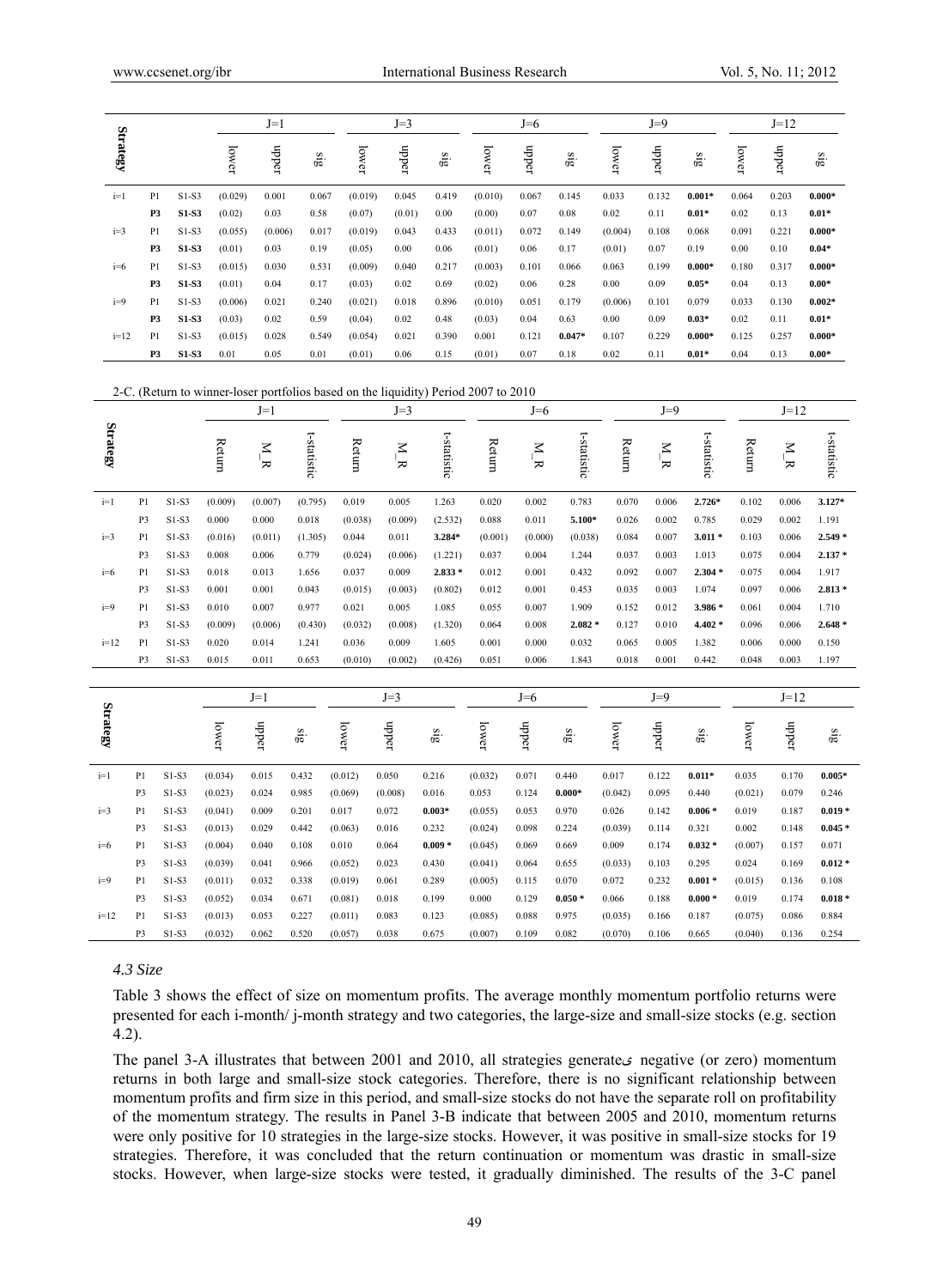showed that momentum returns in large-size stock for six strategies, and the small-size stocks for nice strategies were positive between 2007 and 2010. Thus, because of the negative (or zero) average momentum returns in both stock categories for most strategies, it was concluded that there is no significant relationship between momentum profits and firm size in this period.

# Table 3. Momentum Returns to Size-stored portfolios

|  | 3-A. (Return to winner-loser portfolios based on the Size) Period 2001 to 2010 |  |
|--|--------------------------------------------------------------------------------|--|
|  |                                                                                |  |

|          |                |         | $J=1$   |                   |             | $J=3$   |         |             | $J=6$   |             |             | $J=9$   |         |             | $J=12$  |             |             |
|----------|----------------|---------|---------|-------------------|-------------|---------|---------|-------------|---------|-------------|-------------|---------|---------|-------------|---------|-------------|-------------|
| Strategy |                |         | Return  | $\mathbb{Z}$<br>≂ | t-statistic | Return  | Z<br>₩  | t-statistic | Return  | $\leq$<br>₩ | t-statistic | Return  | Z<br>₩  | t-statistic | Return  | $\leq$<br>₩ | t-statistic |
| $i=1$    | P <sub>1</sub> | S1-S3   | (0.044) | (0.032)           | (0.622)     | 0.016   | 0.004   | 1.184       | 0.018   | 0.002       | 1.091       | 0.030   | 0.002   | 1.411       | 0.024   | 0.001       | 0.936       |
|          | P <sub>3</sub> | $S1-S3$ | (0.037) | (0.026)           | (0.520)     | (0.009) | (0.002) | (0.719)     | (0.016) | (0.002)     | (1.023)     | (0.018) | (0.001) | (0.877)     | (0.038) | (0.002)     | (1.427)     |
| $i=3$    | P <sub>1</sub> | $S1-S3$ | (0.005) | (0.003)           | (0.586)     | (0.000) | (0.000) | (0.003)     | (0.010) | (0.001)     | (0.579)     | (0.024) | (0.002) | (1.112)     | (0.029) | (0.002)     | (1.119)     |
|          | P <sub>3</sub> | $S1-S3$ | (0.022) | (0.016)           | (2.937)     | (0.035) | (0.008) | (2.836)     | (0.036) | (0.004)     | (2.290)     | (0.048) | (0.004) | (2.311)     | (0.035) | (0.002)     | (1.314)     |
| $i=6$    | P <sub>1</sub> | S1-S3   | (0.012) | (0.008)           | (1.543)     | (0.016) | (0.004) | (1.169)     | (0.022) | (0.003)     | (1.292)     | (0.021) | (0.002) | (0.947)     | (0.046) | (0.003)     | (1.816)     |
|          | P <sub>3</sub> | S1-S3   | (0.017) | (0.012)           | (2.235)     | (0.028) | (0.007) | (2.159)     | (0.019) | (0.002)     | (1.174)     | (0.033) | (0.003) | (1.590)     | (0.074) | (0.004)     | (2.938)     |
| $i=9$    | P <sub>1</sub> | S1-S3   | (0.009) | (0.006)           | (1.140)     | (0.032) | (0.008) | (2.421)     | (0.038) | (0.004)     | (2.171)     | (0.058) | (0.005) | (2.630)     | (0.065) | (0.004)     | (2.505)     |
|          | P <sub>3</sub> | $S1-S3$ | (0.007) | (0.005)           | (0.922)     | (0.022) | (0.005) | (1.696)     | (0.016) | (0.002)     | (0.971)     | (0.032) | (0.003) | (1.502)     | (0.089) | (0.005)     | (3.300)     |
| $i=12$   | P <sub>1</sub> | $S1-S3$ | (0.003) | (0.002)           | (0.434)     | (0.016) | (0.004) | (1.145)     | (0.036) | (0.004)     | (1.979)     | (0.060) | (0.005) | (2.640)     | (0.063) | (0.004)     | (2.351)     |
|          | P3             | $S1-S3$ | (0.015) | (0.011)           | (1.866)     | (0.026) | (0.006) | (1.908)     | (0.005) | (0.001)     | (0.308)     | (0.025) | (0.002) | (1.115)     | (0.061) | (0.004)     | (2.228)     |

|          |                |         |         | $J=1$   |       |         | $J=3$   |       |         | $J=6$   |       |         | $J=9$   |                 |         | $J=12$  |            |
|----------|----------------|---------|---------|---------|-------|---------|---------|-------|---------|---------|-------|---------|---------|-----------------|---------|---------|------------|
| Strategy |                |         | lower   | nbber   | sig   | lower   | nbber   | sig   | lower   | mber    | sig   | lower   | mber    | $\frac{315}{2}$ | lower   | nbber   | $\ddot{a}$ |
| $i=1$    | P1             | $S1-S3$ | (0.186) | 0.097   | 0.535 | (0.011) | 0.042   | 0.239 | (0.015) | 0.050   | 0.278 | (0.012) | 0.072   | 0.162           | (0.027) | 0.075   | 0.351      |
|          | P <sub>3</sub> | $S1-S3$ | (0.179) | 0.104   | 0.604 | (0.034) | 0.016   | 0.474 | (0.048) | 0.016   | 0.309 | (0.060) | 0.023   | 0.383           | (0.091) | 0.015   | 0.157      |
| $i=3$    | P1             | $S1-S3$ | (0.020) | 0.011   | 0.559 | (0.028) | 0.028   | 0.998 | (0.044) | 0.024   | 0.564 | (0.067) | 0.019   | 0.269           | (0.080) | 0.022   | 0.266      |
|          | P3             | $S1-S3$ | (0.037) | (0.007) | 0.004 | (0.060) | (0.011) | 0.006 | (0.068) | (0.005) | 0.024 | (0.090) | (0.007) | 0.023           | (0.087) | 0.018   | 0.192      |
| $i=6$    | P1             | $S1-S3$ | (0.026) | 0.003   | 0.126 | (0.043) | 0.011   | 0.245 | (0.057) | 0.012   | 0.200 | (0.065) | 0.023   | 0.346           | (0.097) | 0.004   | 0.073      |
|          | P <sub>3</sub> | $S1-S3$ | (0.032) | (0.002) | 0.028 | (0.054) | (0.002) | 0.033 | (0.050) | 0.013   | 0.243 | (0.075) | 0.008   | 0.115           | (0.124) | (0.024) | 0.004      |
| $i=9$    | P1             | $S1-S3$ | (0.024) | 0.007   | 0.257 | (0.059) | (0.006) | 0.017 | (0.072) | (0.003) | 0.032 | (0.101) | (0.014) | 0.010           | (0.117) | (0.013) | 0.014      |
|          | P <sub>3</sub> | $S1-S3$ | (0.023) | 0.008   | 0.359 | (0.048) | 0.004   | 0.093 | (0.047) | 0.016   | 0.334 | (0.075) | 0.010   | 0.137           | (0.143) | (0.035) | 0.001      |
| $i=12$   | P <sub>1</sub> | $S1-S3$ | (0.019) | 0.013   | 0.665 | (0.045) | 0.012   | 0.255 | (0.072) | 0.000   | 0.051 | (0.104) | (0.015) | 0.010           | (0.116) | (0.010) | 0.021      |
|          | P <sub>3</sub> | $S1-S3$ | (0.031) | 0.001   | 0.065 | (0.054) | 0.001   | 0.060 | (0.040) | 0.029   | 0.758 | (0.068) | 0.019   | 0.268           | (0.115) | (0.007) | 0.029      |

|          |                |         |         | $J=1$          |             |         | $J=3$          |             |        | $J=6$                         |             |        | $J=9$                 |             |        | $J=12$         |             |  |
|----------|----------------|---------|---------|----------------|-------------|---------|----------------|-------------|--------|-------------------------------|-------------|--------|-----------------------|-------------|--------|----------------|-------------|--|
| Strategy |                |         | Return  | Σ<br>$\approx$ | t-statistic | Return  | $\overline{R}$ | t-statistic | Return | $\overline{M}$ $\overline{M}$ | t-statistic | Return | $_{\rm N}$ $_{\rm R}$ | t-statistic | Return | $\overline{R}$ | t-statistic |  |
| $i=1$    | P1             | $S1-S3$ | 0.003   | 0.002          | 0.203       | (0.000) | (0.000)        | (0.029)     | 0.016  | 0.002                         | 0.863       | 0.067  | 0.005                 | 3.440*      | 0.073  | 0.004          | 3.130*      |  |
|          | P <sub>3</sub> | $S1-S3$ | (0.001) | (0.001)        | (0.072)     | 0.045   | 0.032          | 3.106*      | 0.075  | 0.009                         | 4.389*      | 0.090  | 0.007                 | 3.765*      | 0.126  | 0.008          | 4.526*      |  |
| $i=3$    | P1             | $S1-S3$ | 0.014   | 0.010          | 0.984       | 0.010   | 0.007          | 0.638       | 0.032  | 0.004                         | 1.618       | 0.060  | 0.005                 | 3.154*      | 0.076  | 0.005          | 3.317*      |  |
|          | P <sub>3</sub> | $S1-S3$ | 0.000   | 0.000          | 0.007       | 0.045   | 0.032          | 3.188*      | 0.042  | 0.005                         | 2.322*      | 0.095  | 0.008                 | 3.950*      | 0.139  | 0.008          | 4.911*      |  |
| $i=6$    | P <sub>1</sub> | $S1-S3$ | 0.012   | 0.008          | 0.836       | 0.026   | 0.019          | 1.532       | 0.032  | 0.004                         | 1.619       | 0.054  | 0.004                 | $2.635*$    | 0.062  | 0.004          | 2.433*      |  |
|          | P3             | $S1-S3$ | (0.020) | (0.014)        | (1.703)     | 0.035   | 0.025          | 2.088*      | 0.064  | 0.008                         | $3.433*$    | 0.096  | 0.008                 | 3.732*      | 0.133  | 0.008          | 4.483*      |  |
| $i=9$    | P <sub>1</sub> | $S1-S3$ | 0.005   | 0.003          | 0.317       | 0.012   | 0.008          | 0.707       | 0.017  | 0.002                         | 0.793       | 0.068  | 0.005                 | 3.019*      | 0.081  | 0.005          | 3.104*      |  |
|          | P <sub>3</sub> | $S1-S3$ | (0.017) | (0.012)        | (1.465)     | 0.027   | 0.019          | 1.784       | 0.052  | 0.006                         | 2.752*      | 0.078  | 0.006                 | $2.671*$    | 0.131  | 0.008          | 3.959*      |  |
| $i=12$   | P <sub>1</sub> | $S1-S3$ | 0.002   | 0.002          | 0.139       | 0.018   | 0.013          | 1.024       | 0.027  | 0.003                         | 1.206       | 0.056  | 0.004                 | 2.476*      | 0.095  | 0.006          | 3.249*      |  |
|          | P <sub>3</sub> | $S1-S3$ | 0.003   | 0.002          | 0.213       | 0.038   | 0.027          | $2.427*$    | 0.067  | 0.008                         | 3.375*      | 0.091  | 0.007                 | $3.221*$    | 0.128  | 0.008          | 3.841*      |  |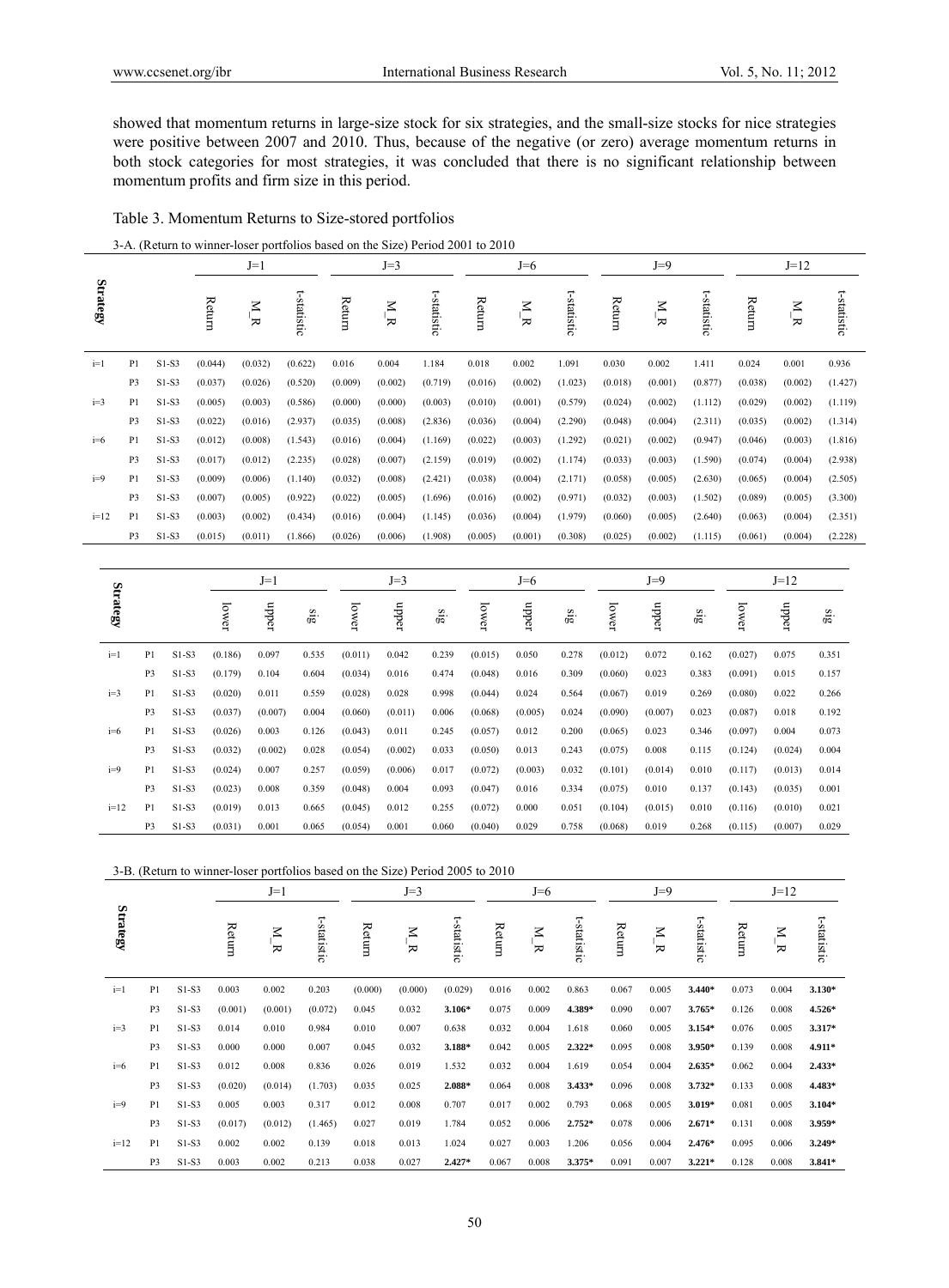|          |                |         | $J=1$   |       |                         | $J=3$   |       |         |         | $J=6$ |         |       | $J=9$ |                            |       | $J=12$ |          |  |
|----------|----------------|---------|---------|-------|-------------------------|---------|-------|---------|---------|-------|---------|-------|-------|----------------------------|-------|--------|----------|--|
| Strategy |                |         | lower   | mbber | $\overline{\mathbf{g}}$ | lower   | mbber | $\sin$  | lower   | nbber | $\sin$  | lower | nbber | $\mathbf{Si}^{\mathbf{g}}$ | lower | nbber  | SiS      |  |
| $i=1$    | P <sub>1</sub> | $S1-S3$ | (0.026) | 0.032 | 0.840                   | (0.034) | 0.033 | 0.977   | (0.022) | 0.054 | 0.392   | 0.028 | 0.105 | $0.001*$                   | 0.026 | 0.119  | $0.003*$ |  |
|          | P <sub>3</sub> | $S1-S3$ | (0.02)  | 0.02  | 0.94                    | 0.02    | 0.07  | $0.00*$ | 0.04    | 0.11  | $0.00*$ | 0.04  | 0.14  | $0.00*$                    | 0.07  | 0.18   | $0.00*$  |  |
| $i=3$    | P <sub>1</sub> | $S1-S3$ | (0.015) | 0.044 | 0.330                   | (0.021) | 0.041 | 0.526   | (0.008) | 0.071 | 0.112   | 0.022 | 0.098 | $0.003*$                   | 0.030 | 0.122  | $0.002*$ |  |
|          | P <sub>3</sub> | $S1-S3$ | (0.02)  | 0.02  | 0.99                    | 0.02    | 0.07  | $0.00*$ | 0.01    | 0.08  | $0.02*$ | 0.05  | 0.14  | $0.00*$                    | 0.08  | 0.20   | $0.00*$  |  |
| $i=6$    | P1             | $S1-S3$ | (0.017) | 0.040 | 0.407                   | (0.008) | 0.061 | 0.132   | (0.008) | 0.072 | 0.112   | 0.013 | 0.096 | $0.012*$                   | 0.011 | 0.113  | $0.019*$ |  |
|          | P <sub>3</sub> | $S1-S3$ | (0.04)  | 0.00  | 0.09                    | 0.00    | 0.07  | $0.04*$ | 0.03    | 0.10  | $0.00*$ | 0.04  | 0.15  | $0.00*$                    | 0.07  | 0.19   | $0.00*$  |  |
| $i=9$    | P1             | $S1-S3$ | (0.025) | 0.034 | 0.752                   | (0.021) | 0.045 | 0.483   | (0.027) | 0.061 | 0.432   | 0.023 | 0.113 | $0.004*$                   | 0.028 | 0.134  | $0.004*$ |  |
|          | P <sub>3</sub> | $S1-S3$ | (0.04)  | 0.01  | 0.15                    | (0.00)  | 0.06  | 0.08    | 0.01    | 0.09  | $0.01*$ | 0.02  | 0.14  | $0.01*$                    | 0.06  | 0.20   | $0.00*$  |  |
| $i=12$   | P <sub>1</sub> | $S1-S3$ | (0.029) | 0.034 | 0.890                   | (0.017) | 0.053 | 0.311   | (0.018) | 0.073 | 0.235   | 0.010 | 0.101 | $0.018*$                   | 0.036 | 0.155  | $0.003*$ |  |
|          | P <sub>3</sub> | $S1-S3$ | (0.02)  | 0.03  | 0.83                    | 0.01    | 0.07  | $0.02*$ | 0.03    | 0.11  | $0.00*$ | 0.03  | 0.15  | $0.00*$                    | 0.06  | 0.20   | $0.00*$  |  |

3-C. (Return to winner-loser portfolios based on the Size) Period 2007 to 2010

|                 |                |         |         | $J=1$            |                         |         | $J=3$          |                         |         | $J=6$             |                            |         | $J=9$                         |                         |         | $J=12$           |                         |  |
|-----------------|----------------|---------|---------|------------------|-------------------------|---------|----------------|-------------------------|---------|-------------------|----------------------------|---------|-------------------------------|-------------------------|---------|------------------|-------------------------|--|
| <b>Strategy</b> |                |         | Return  | $\overline{M}$ B | t-statistic             | Return  | $\overline{R}$ | t-statistic             | Return  | $\overline{R}$ ik | t-statistic                | Return  | $\overline{M}$ $\overline{M}$ | t-statistic             | Return  | $\sum_{i=1}^{N}$ | t-statistic             |  |
| $i=1$           | P <sub>1</sub> | $S1-S3$ | 0.001   | 0.001            | 0.059                   | 0.004   | 0.001          | 0.212                   | 0.024   | 0.003             | 0.916                      | 0.089   | 0.007                         | 3.054*                  | 0.099   | 0.006            | 2.493*                  |  |
|                 | P <sub>3</sub> | $S1-S3$ | (0.009) | (0.007)          | (0.795)                 | 0.019   | 0.005          | 1.263                   | 0.020   | 0.002             | 0.783                      | 0.070   | 0.006                         | 2.726*                  | 0.102   | 0.006            | 3.127*                  |  |
| $i=3$           | P1             | $S1-S3$ | 0.027   | 0.019            | 1.695                   | 0.011   | 0.003          | 0.503                   | 0.021   | 0.003             | 0.718                      | 0.097   | 0.008                         | 3.063*                  | 0.069   | 0.004            | 1.865                   |  |
|                 | P <sub>3</sub> | $S1-S3$ | (0.016) | (0.011)          | (1.305)                 | 0.044   | 0.011          | 3.284*                  | (0.001) | (0.000)           | (0.038)                    | 0.084   | 0.007                         | $3.011*$                | 0.103   | 0.006            | 2.549*                  |  |
| $i=6$           | P1             | $S1-S3$ | 0.006   | 0.004            | 0.332                   | 0.021   | 0.005          | 1.058                   | 0.017   | 0.002             | 0.587                      | 0.060   | 0.005                         | 1.923                   | 0.075   | 0.004            | $2.511*$                |  |
|                 | P <sub>3</sub> | $S1-S3$ | 0.018   | 0.013            | 1.656                   | 0.037   | 0.009          | 2.833*                  | 0.012   | 0.001             | $0.432*$                   | 0.092   | 0.007                         | 2.304                   | 0.075   | 0.004            | 1.917                   |  |
| $i=9$           | P1             | $S1-S3$ | (0.004) | (0.003)          | (0.220)                 | 0.026   | 0.006          | 1.135                   | 0.012   | 0.001             | 0.336                      | 0.079   | 0.006                         | 2.858*                  | 0.069   | 0.004            | 1.842                   |  |
|                 | P <sub>3</sub> | $S1-S3$ | 0.010   | 0.007            | 0.977                   | 0.021   | 0.005          | 1.085                   | 0.055   | 0.007             | 1.909*                     | 0.152   | 0.012                         | 3.986*                  | 0.061   | 0.004            | 1.710                   |  |
| $i=12$          | P1             | $S1-S3$ | (0.014) | (0.010)          | (0.767)                 | 0.035   | 0.008          | 1.407                   | 0.021   | 0.003             | 0.573                      | 0.098   | 0.008                         | 3.184*                  | 0.106   | 0.006            | 2.824*                  |  |
|                 | P3             | $S1-S3$ | 0.020   | 0.014            | 1.241                   | 0.036   | 0.009          | 1.605                   | 0.001   | 0.000             | 0.032                      | 0.065   | 0.005                         | 1.382                   | 0.006   | 0.000            | 0.150                   |  |
|                 |                |         |         |                  |                         |         |                |                         |         |                   |                            |         |                               |                         |         |                  |                         |  |
|                 |                |         | $J=1$   |                  | $J=3$                   |         |                | $J=6$                   |         |                   |                            | $J=9$   |                               |                         | $J=12$  |                  |                         |  |
| <b>Strategy</b> |                |         | lower   | nbber            | $\overline{\mathbf{g}}$ | lower   | mbber          | $\overline{\mathbf{a}}$ | lower   | mbber             | $\overline{\mathfrak{so}}$ | lower   | mbber                         | $\overline{\mathbf{a}}$ | lower   | nbber            | $\overline{\mathbf{a}}$ |  |
| $i=1$           | P1             | $S1-S3$ | (0.030) | 0.031            | 0.953                   | (0.038) | 0.046          | 0.833                   | (0.030) | 0.078             | 0.367                      | 0.029   | 0.148                         | $0.005*$                | 0.017   | 0.181            | $0.020*$                |  |
|                 | P3             | $S1-S3$ | (0.034) | 0.015            | 0.432                   | (0.012) | 0.050          | 0.216                   | (0.032) | 0.071             | 0.440                      | 0.017   | 0.122                         | $0.011*$                | 0.035   | 0.170            | $0.005*$                |  |
| $i=3$           | P1             | $S1-S3$ | (0.005) | 0.059            | 0.100                   | (0.033) | 0.054          | 0.619                   | (0.040) | 0.082             | 0.479                      | 0.032   | 0.162                         | $0.005*$                | (0.008) | 0.145            | 0.075                   |  |
|                 | P <sub>3</sub> | $S1-S3$ | (0.041) | 0.009            | 0.201                   | 0.017   | 0.072          | $0.003*$                | (0.055) | 0.053             | 0.970                      | 0.026   | 0.142                         | $0.006*$                | 0.019   | 0.187            | $0.019*$                |  |
| $i=6$           | P1             | $S1-S3$ | (0.029) | 0.041            | 0.742                   | (0.020) | 0.061          | 0.299                   | (0.044) | 0.079             | 0.562                      | (0.005) | 0.125                         | 0.068                   | 0.012   | 0.138            | $0.022*$                |  |
|                 | P3             | $S1-S3$ | (0.004) | 0.040            | 0.108                   | 0.010   | 0.064          | $0.009*$                | (0.045) | 0.069             | $0.669*$                   | 0.009   | 0.174                         | 0.032                   | (0.007) | 0.157            | 0.071                   |  |
| $i=9$           | P1             | $S1-S3$ | (0.043) | 0.035            | 0.827                   | (0.021) | 0.073          | 0.268                   | (0.061) | 0.085             | 0.740                      | 0.021   | 0.137                         | $0.010*$                | (0.011) | 0.149            | 0.085                   |  |
|                 | P <sub>3</sub> | $S1-S3$ | (0.011) | 0.032            | 0.338                   | (0.019) | 0.061          | 0.289                   | (0.005) | 0.115             | $0.070*$                   | 0.072   | 0.232                         | $0.001*$                | (0.015) | 0.136            | 0.108                   |  |
| $i=12$          | P1             | $S1-S3$ | (0.052) | 0.024            | 0.451                   | (0.017) | 0.088          | 0.174                   | (0.056) | 0.098             | 0.574*                     | 0.032   | 0.163                         | $0.006 *$               | 0.024   | 0.188            | $0.015*$                |  |
|                 | P3             | $S1-S3$ | (0.013) | 0.053            | 0.227                   | (0.011) | 0.083          | 0.123                   | (0.085) | 0.088             | $0.975*$                   | (0.035) | 0.166                         | 0.187                   | (0.075) | 0.086            | 0.884                   |  |

#### **5. Conclusion**

This paper investigated the return continuation in medium-term horizon in Tehran Stock Exchange from 2001 to 2010, and two sub-periods: 2005-2010, and 2007-2010. Moreover, the focus of attention was the effect of two important and substantial factors on profitability of the momentum strategy: Size and Liquidity. Regarding the fact that the TSE-data generally existed after the war, from 1991, and because of the few stock companies and low trading volumes to provide data and achieve reliable results we consider the period from 2001 onwards. In this research, three separate samples of all the companies that joined the stock market before the mentioned periods, and have been traded in at least 50% of the total trading days in the related period, have been tested. To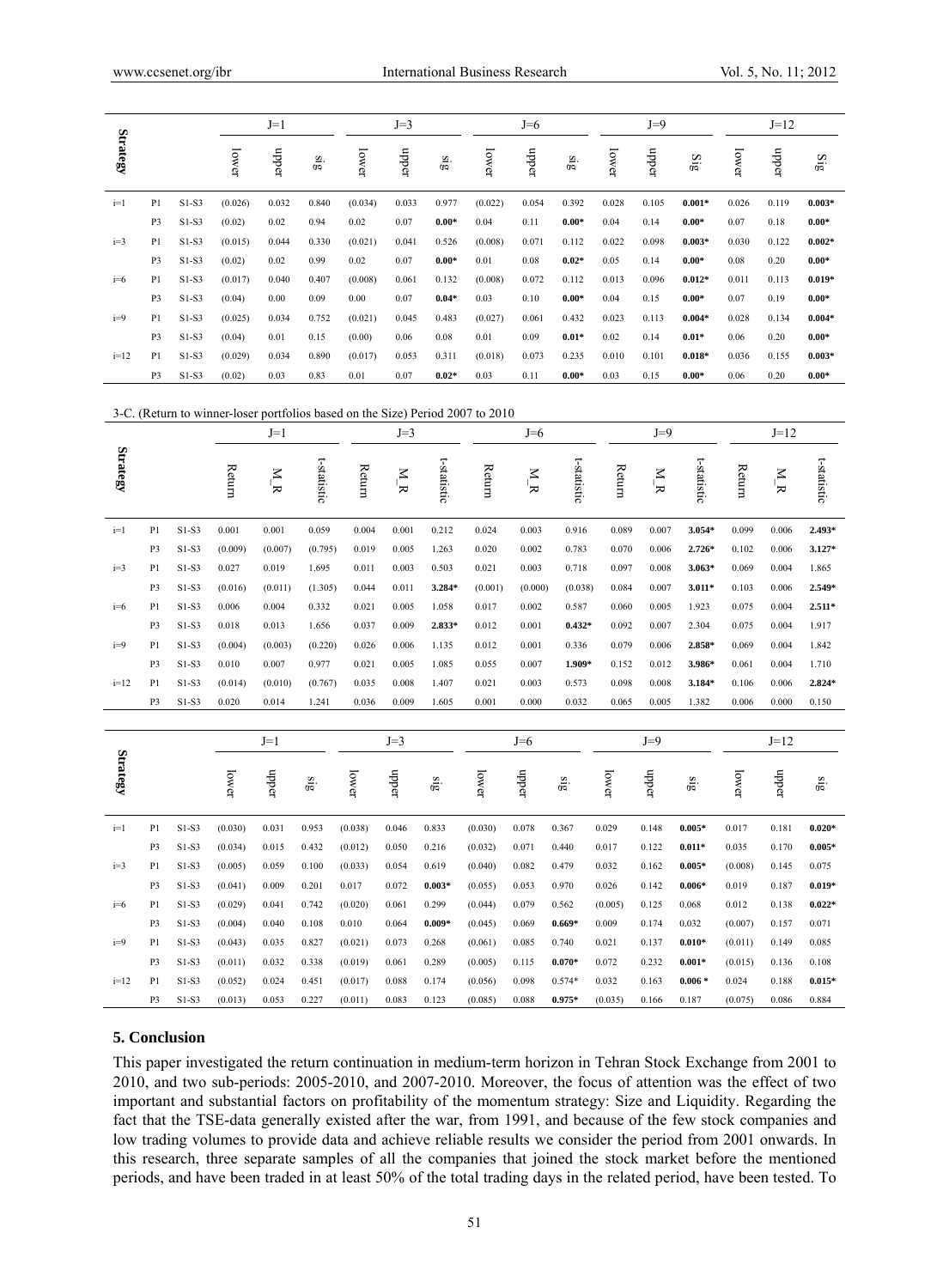implement the strategies, 1, 3, 6, 9 and 12-months estimation/prediction periods was used.

Similar to the Studies by Kho et al. (1997), Chui, Titman and Wei (2000), Griffin and Martin (2003), C. Liu and Lee (2001), Du et al. (2009), etc., our results suggested that there was no evidence of return continuation in TSE and using momentum strategy has created negative returns in all periods. In addition, considering the liquidity required to form momentum portfolios, we observed that the liquidity factor has no effect on profitability of the momentum strategy, and using this strategy taking into account, liquidity have generated negative returns in TSE in all periods. A justifiable reason is less liquidity risk in the high-liquidity stocks leads to lower investors' expected return.

Like many studies in the world, our results confirmed the negative effect of small-size stocks on profitability of the momentum strategy that was only true between 2005 and 2010 (after privatization). Therefore, it was concluded that the return continuation in small-size stocks was strong, but by large-size stocks entries, it was gradually diminished. In contrary, in other periods it was observed that the stock-size had no effect on momentum profits, such as the studies by T. Hou and McKnight (2004), Mengoli (2004), etc. Since small-size stocks had low liquidity, their trading ability without moving the price was lower, and then the transaction and market impact costs were high. Therefore, they had negative expected return.

Overall, we found that the momentum strategy was not profitable in TSE in all periods. Moreover, considering size and liquidity, the positive effect of small-size stocks between 2005 and 2010, no evidence of liquidity effect was observed, which could be attributed to the related periods, liquidity and return criteria, or the methodology.

#### **References**

- Amihud, Y., & Mendelson, H. (1986). Asset pricing and the bid ask spread. *Journal of Financial Economics, 17*, 223-249. http://dx.doi.org/10.1016/0304-405X(86)90065-6
- Brennan, M., Chordia, T., & Subrahmanyam, A. (1998). Alternative factor specifications, security characteristics, and the cross-section of expected stock returns. *Journal of Financial Economics, 49*, 345-373. http://dx.doi.org/10.1016/S0304-405X(98)00028-2
- Chan, K., Hameed, A., & Tong, W. (2000). Profitability of momentum strategies in the international equity markets. *Journal of Financial and Quantitative Analysis, 35*, 153-172. http://dx.doi.org/10.2307/2676188
- Chordia, T., & Shivakumar, L. (2002). Momentum, business cycle, and time-varying expected returns. *Journal of Finance, 57*, 985-1019. http://dx.doi.org/10.1111/1540-6261.00449
- Chui, A., Titman, S., & Wei, K. C. J. (2000). Momentum, ownership structure, and financial crises: An analysis of Asian stock markets. *Working paper*, University of Texas at Austin.
- Datar, N., & Radcliffe. (1998). Liquidity and Stock Returns: An alternative test. *Journal of Finance Market, 1*, 203-219. http://dx.doi.org/10.1016/S1386-4181(97)00004-9
- DeBondt, W., & Thaler, R. (1985). Does the stock market overreact? *Journal of Finance, 40*, 793-805. http://dx.doi.org/10.1111/j.1540-6261.1985.tb05004.x
- Demir, I., Muthuswamy, J., & Walter, T. (2004). Momentum returns in Australian equities: The influences of size, risk, liquidity and return computation. *Pacific-Basin Finance Journal, 12*, 143-158. http://dx.doi.org/10.1016/j.pacfin.2003.07.002
- Drew, M. E., Veeraraghavan, M., & Ye, M. (2007). Do momentum strategies work? Australian evidence*. Managerial Finance, 33*(10), 772-787. http://dx.doi.org/10.1108/03074350710779223
- Du, D., Huang, Z., & Liao, B. (2009). Why is there no momentum in the Taiwan stock market? *Journal of Economics and Business, 61*, 140-152. http://dx.doi.org/10.1016/j.jeconbus.2008.06.001
- Foerster, S., Prihar, A., & Schmitz, J. (1994, 1995). Back to the Future (Price Momentum and TSE Stocks). *Canadian Investment Review*, Winter, 9-13.
- Foster, K. R., & Kharazi, A. (2006). Contrarian and momentum returns on Iran's Tehran stock exchange. *Journal of International Financial Markets, Institutions & Money, 18*, 16-30. http://dx.doi.org/10.1016/j.intfin.2006.05.003
- Griffin, J., Ji, X., & Martin, J. S. (2003). Momentum investing and business cycle risk: Evidence from pole to pole. *Journal of Finance, 58*, 2515-2547. http://dx.doi.org/10.1046/j.1540-6261.2003.00614.x
- Gunasekarage, A., & Wan Kot, H. (2007). Return-based investment strategies in the New Zealand stock market: momentum wins. *Pacific Accounting Review*, 19(2), 108-124.